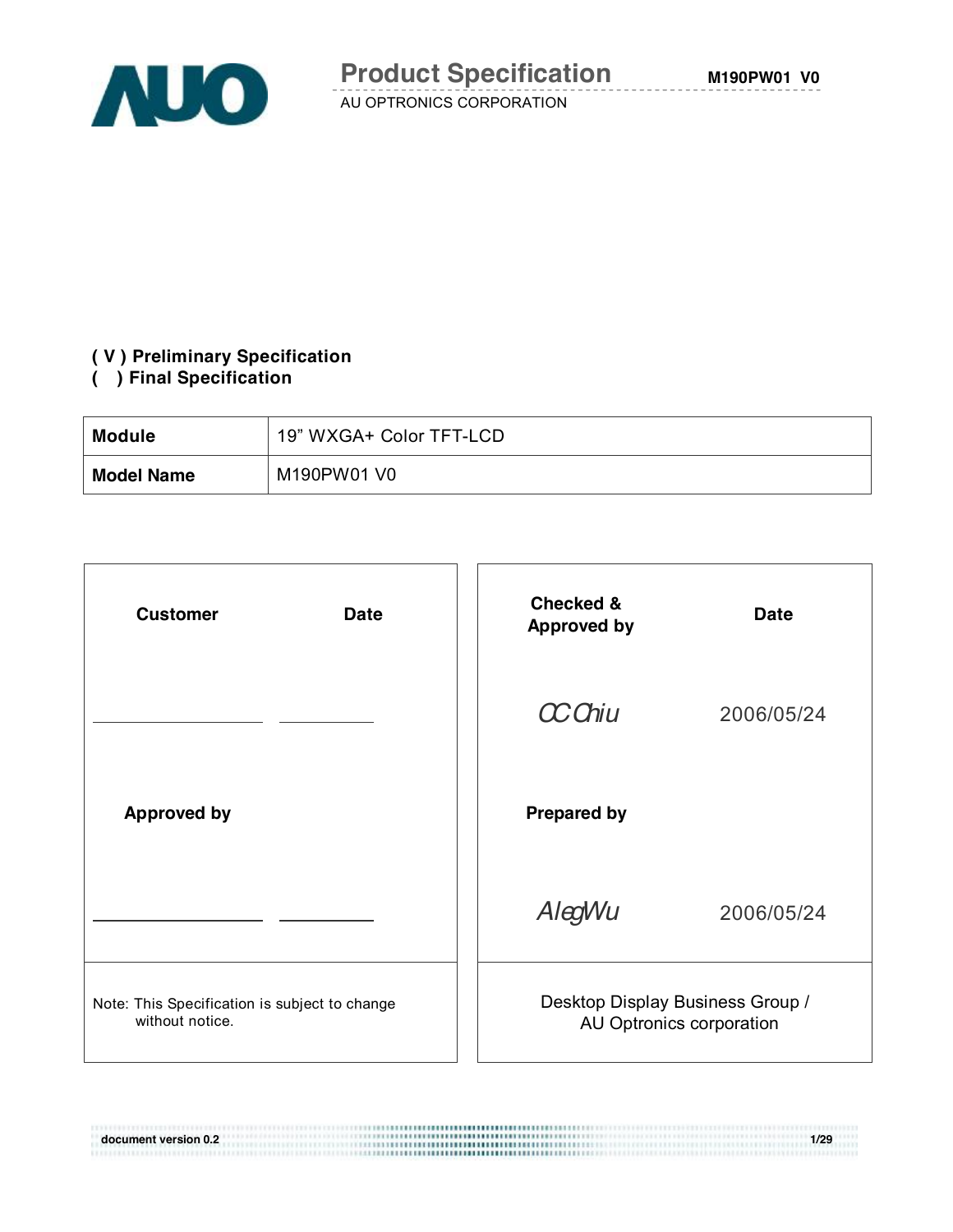

# **Contents**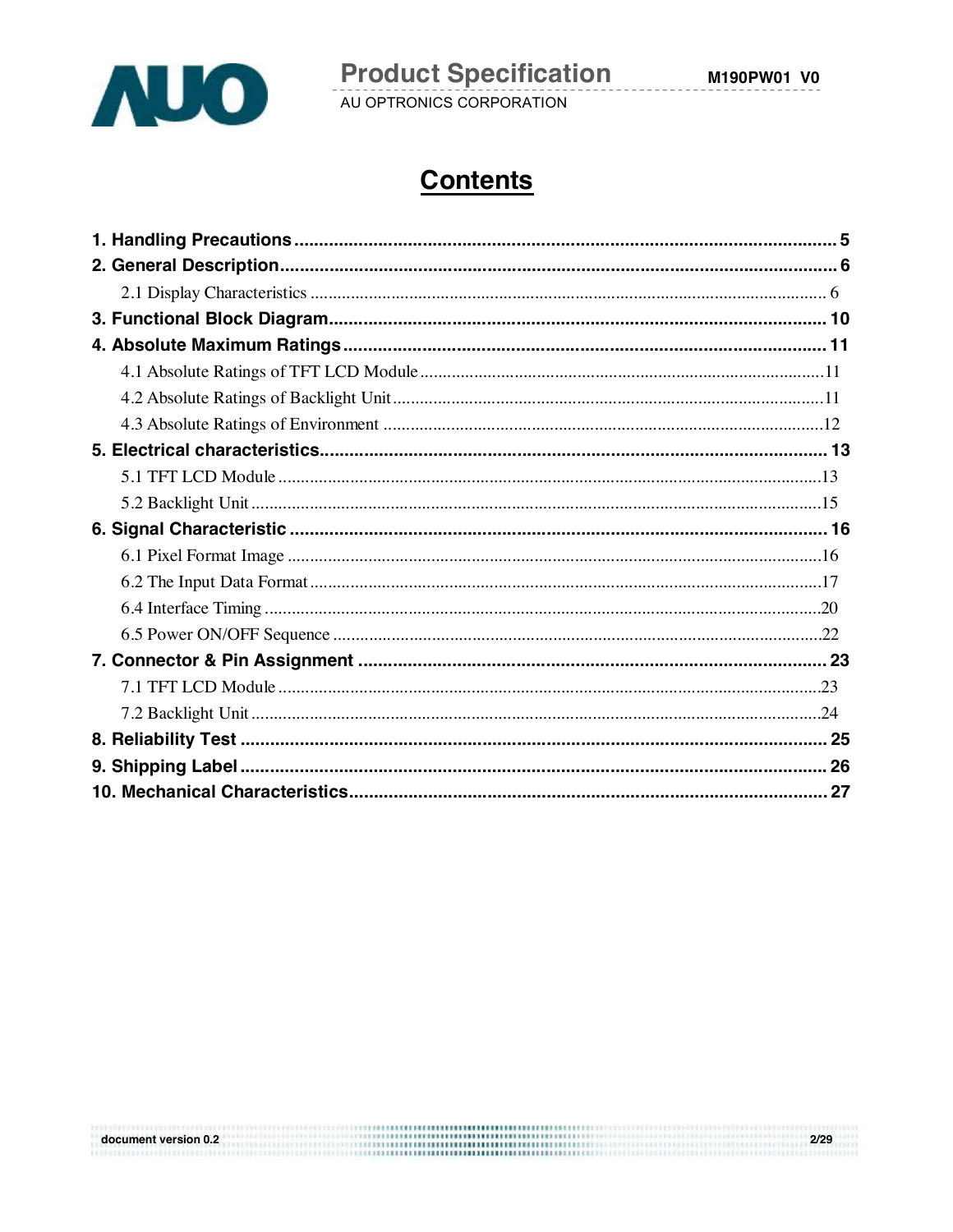

#### **Record of Revision**

| <b>Version and</b><br><b>Date</b> | Page                     | Old description                                                      | <b>New Description</b>                                                  | Remark    |
|-----------------------------------|--------------------------|----------------------------------------------------------------------|-------------------------------------------------------------------------|-----------|
| 0.1 2006/04/28                    | All                      | <b>First Edition for Customer</b>                                    | All                                                                     |           |
| 0.2<br>2006/5/18                  | 5                        | <b>Contrast Ratio: TBD</b>                                           | Contrast Ratio: 800                                                     | Modified  |
|                                   | 5                        | Power Consumption:<br><b>TBD</b>                                     | Power Consumption:<br>24.04(Typ)                                        | Modified  |
|                                   | 5                        | Support Colors:<br>16.7M colors(RGB 8-bits)                          | Support Colors:<br>16.7M colors(RGB 6-bits+HiFRC)                       | Collected |
|                                   | 6                        | Color/Chromaticity:<br>RGBW XY: TBD                                  | Update the value, please see the<br>content.                            | Modified  |
|                                   | 6                        | Contrast Ratio: TBD                                                  | Contrast Ratio:<br>Min: 600, Typ: 800                                   | Modified  |
|                                   | 13<br>Input Current: TBD |                                                                      | Input Current:<br>Typ:0.8, Max:1.2                                      | Modified  |
|                                   |                          | <b>VDD Power: TBD</b>                                                | <b>VDD Power:</b><br>Typ:4.0, Max:6.0                                   | Modified  |
|                                   | Inrush Current: TBD      |                                                                      | Inrush Current:<br>Max:5                                                | Modified  |
|                                   | 15                       | <b>CCFL Operation Voltage:</b><br>Typ:720(@6.5mA)                    | <b>CCFL Operation Voltage:</b><br>Typ:771(@6.5mA)                       | Modified  |
|                                   |                          | <b>CCFL Operation Voltage:</b><br>Max:TBD                            | <b>CCFL Operation Voltage:</b><br>Max:848                               | Modified  |
|                                   |                          | <b>CCFL Power Consumption</b><br>TBD                                 | <b>CCFL Power Consumption</b><br>Typ:20.04, Max:22.04                   | Modified  |
|                                   |                          | CCFL Ignition Voltage(Ta=25 $°C$ ):<br>1200                          | CCFL Ignition Voltage(Ta=25℃):<br>1250                                  | Modified  |
|                                   |                          | Note5:capacity for 1500 voltage.<br>Lamp units need 1,500 voltage    | Note5:capacity for 1,700 voltage.<br>Lamp units need 1,700 voltage      | Collected |
|                                   | 18                       | RxECLKIN-:<br>Positive LVDS differential clock<br>input (Even clock) | RxECLKIN-:<br>Negative LVDS differential clock<br>input (Even clock)    | Collected |
|                                   |                          | RxECLKIN+:<br>Negative LVDS differential clock<br>input (Even clock) | $RxECLKIN+$ :<br>Positive LVDS differential clock input<br>(Even clock) | Collected |

**document version 0.2 3/29**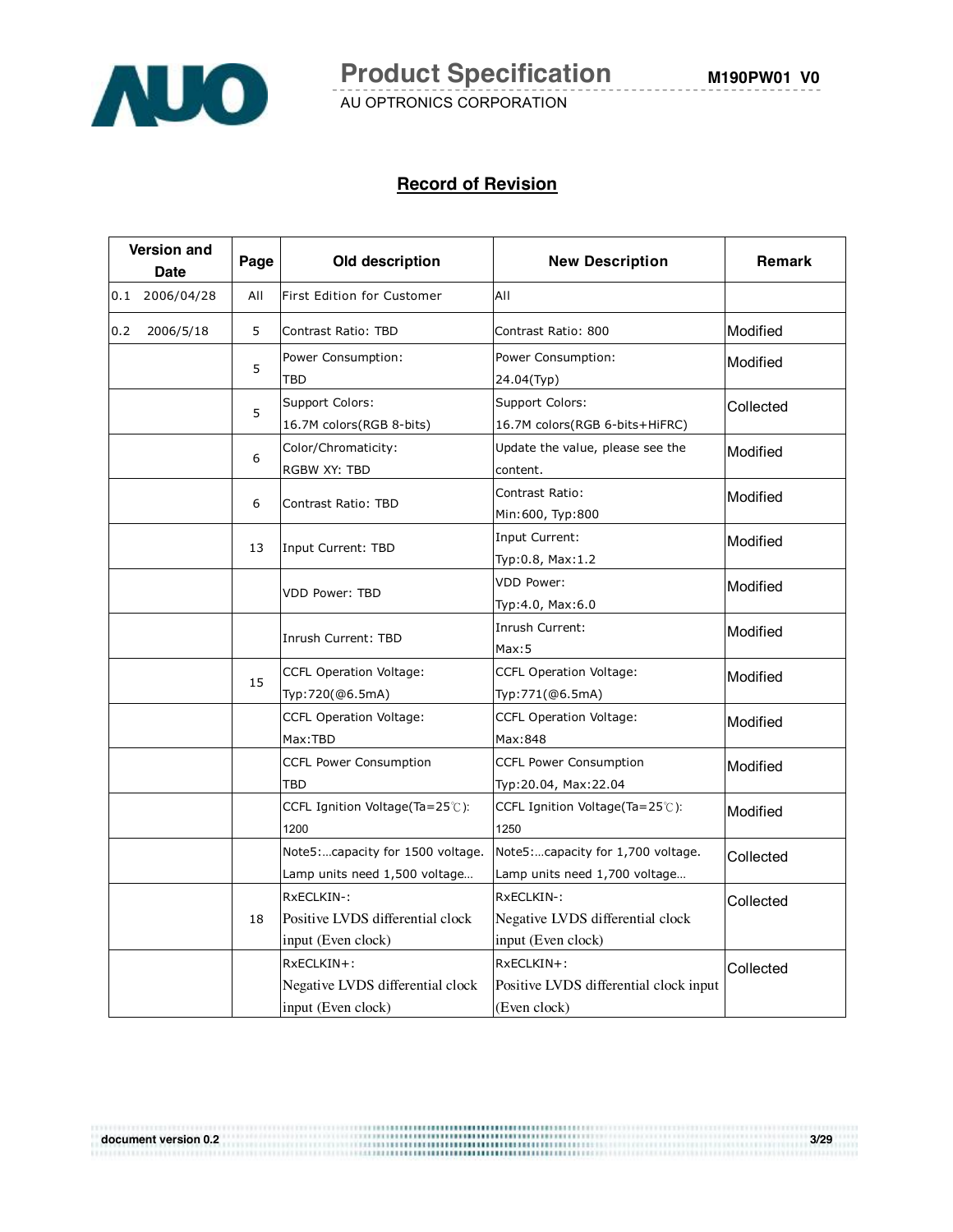

**document version 0.2 4/29**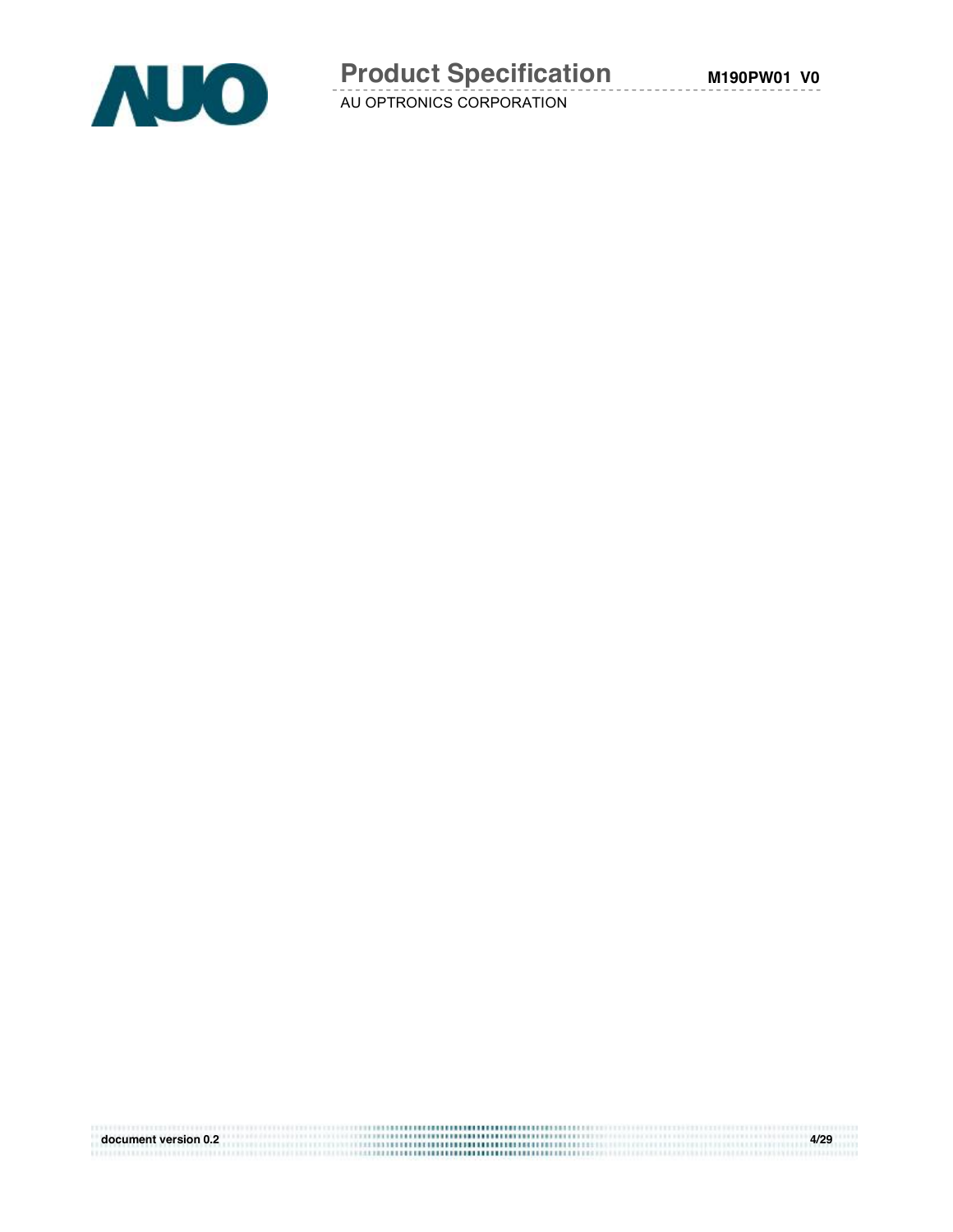

## **1. Handling Precautions**

- 1) Since front polarizer is easily damaged, pay attention not to scratch it.
- 2) Be sure to turn off power supply when inserting or disconnecting from input connector.
- 3) Wipe off water drop immediately. Long contact with water may cause discoloration or spots.
- 4) When the panel surface is soiled, wipe it with absorbent cotton or other soft cloth.
- 5) Since the panel is made of glass, it may break or crack if dropped or bumped on hard surface.
- 6) Since CMOS LSI is used in this module, take care of static electricity and insure human earth when handling.
- 7) Do not open or modify the Module Assembly.
- 8) Do not press the reflector sheet at the back of the module to any directions.
- 9) In case if a Module has to be put back into the packing container slot after once it was taken out from the container, do not press the center of the CCFL reflector edge. Instead, press at the far ends of the CCFL Reflector edge softly. Otherwise the TFT Module may be damaged.
- 10) At the insertion or removal of the Signal Interface Connector, be sure not to rotate nor tilt the Interface Connector of the TFT Module.
- 11)After installation of the TFT Module into an enclosure, do not twist nor bend the TFT Module even momentary. At designing the enclosure, it should be taken into consideration that no bending/twisting forces are applied to the TFT Module from outside. Otherwise the TFT Module may be damaged.
- 12) Cold cathode fluorescent lamp in LCD contains a small amount of mercury. Please follow local ordinances or regulations for disposal.
- 13) Small amount of materials having no flammability grade is used in the LCD module. The LCD module should be supplied by power complied with requirements of Limited Power Source (IEC60950 or UL1950), or be applied exemption.
- 14) The LCD module is designed so that the CCFL in it is supplied by Limited Current Circuit (IEC60950 or UL1950). Do not connect the CCFL in Hazardous Voltage Circuit.

**document version 0.2** 5/29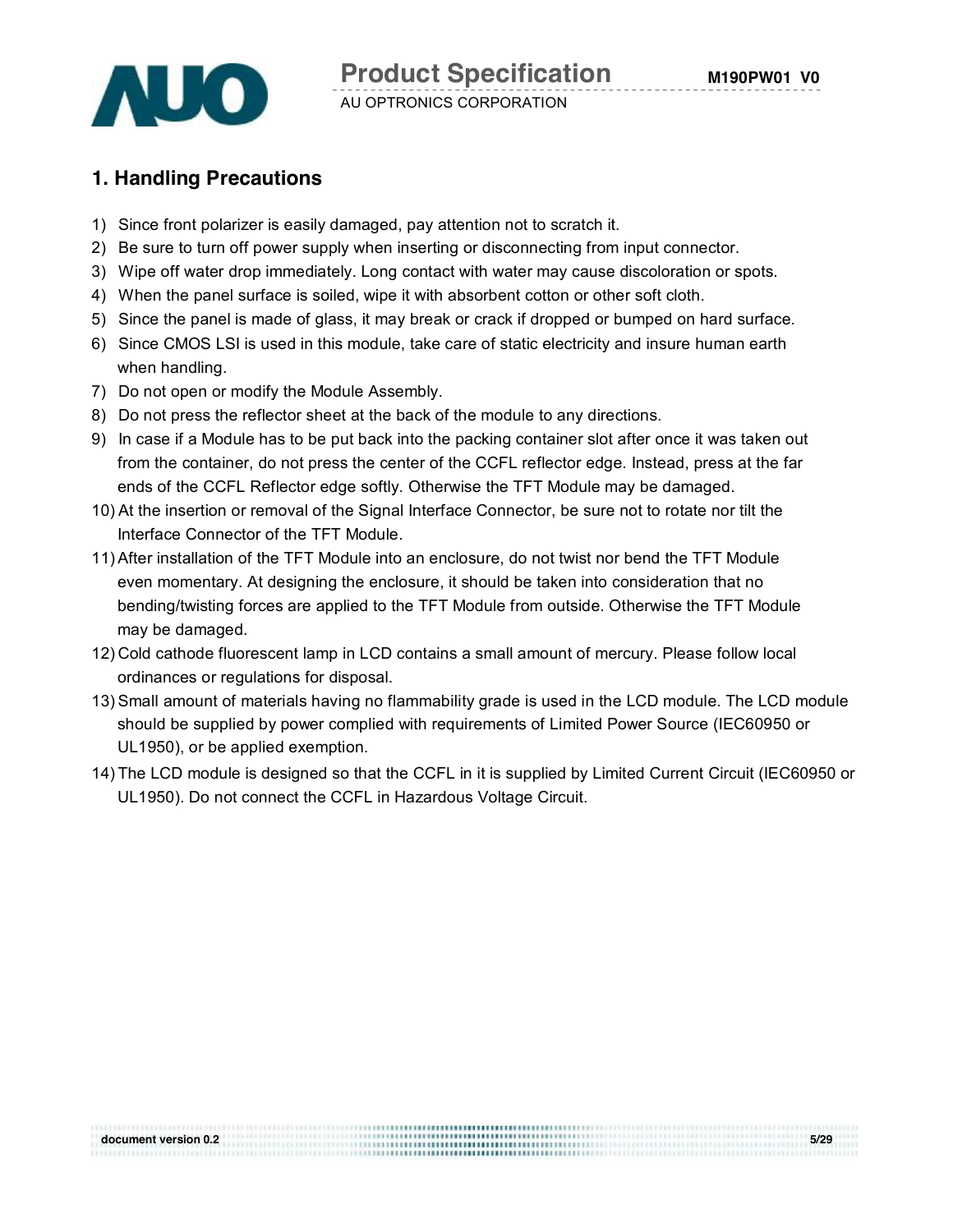

.

#### **2. General Description**

This specification applies to the 19 inch-wide Color TFT-LCD Module M190PW01.

The display supports the WXGA+ (1440(H) x 900(V)) screen format and 16.7M colors. All input signals are 2 Channel LVDS interface compatible.

This module does not contain an inverter card for backlight.

## **2.1 Display Characteristics**

The following items are characteristics summary on the table under 25  $°C$  condition:

| <b>Items</b>                                | <b>Unit</b>          | <b>Specifications</b>               |
|---------------------------------------------|----------------------|-------------------------------------|
| <b>Active Area</b>                          | [mm]                 | 408.24 (H) x 255.15(V)              |
| Pixels H x V                                |                      | 1440x3(RGB) x 900                   |
| <b>Pixel Pitch</b>                          | [mm]                 | 0.2835x 0.2835                      |
| <b>Pixel Arrangement</b>                    |                      | R.G.B. Vertical Stripe              |
| Display Mode                                |                      | TN Mode, Normally White             |
| White Luminance                             | [cd/m <sup>2</sup> ] | 300 cd/m2 @ 6.5mA<br>(Typ)          |
| <b>Contrast Ratio</b>                       |                      | 800                                 |
| <b>Optical ResponseTime</b>                 | [msec]               | 5 (Typ, on/off)                     |
| Nominal Input Voltage VDD                   | [Volt]               | $+5.0$ (Typ)                        |
| Power Consumption<br>(VDD line + CCFL line) | [Watt]               | 24.04(Typ)                          |
| Weight                                      | [Grams]              | 2500 (Typ)                          |
| Physical Size (H x V x D)                   | [mm]                 | 428.0(W) x 278.0(H) x 18.5(D) (Typ) |
| <b>Electrical Interface</b>                 |                      | Dual Channel LVDS                   |
| <b>Surface Treatment</b>                    |                      | Anti-glare type, Hardness 3H        |
| <b>Support Colors</b>                       |                      | 16.7M colors (RGB 6-bits+HiFRC)     |
| RoHS Compliance                             |                      | RoHS Compliance                     |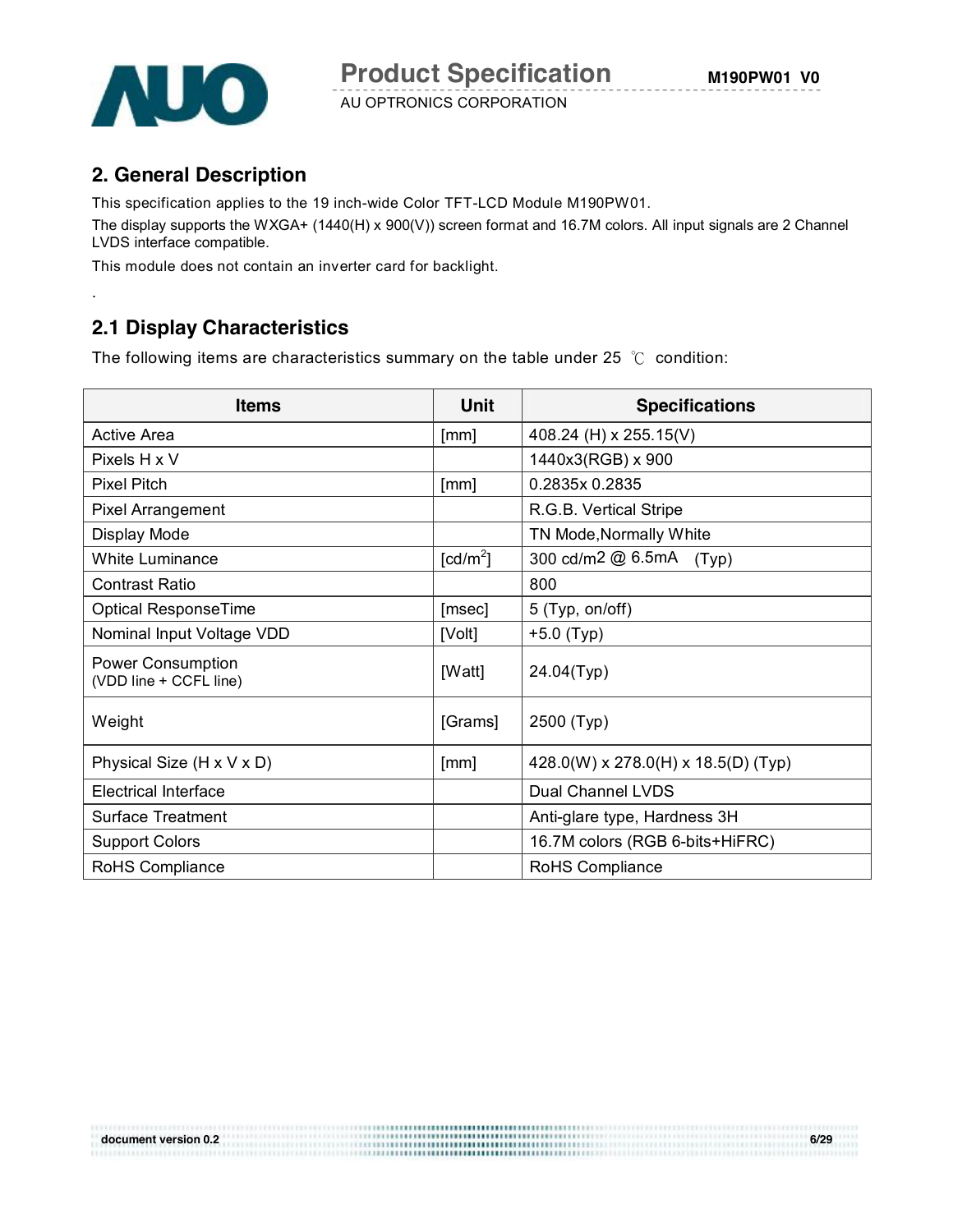

## **2.2 Optical Characteristics**

The optical characteristics are measured under stable conditions at 25℃ (Room Temperature):

| Item                                   | Unit                 | <b>Conditions</b>                                      | Min.                     | Typ.                     | Max.                     | <b>Note</b>    |  |
|----------------------------------------|----------------------|--------------------------------------------------------|--------------------------|--------------------------|--------------------------|----------------|--|
|                                        |                      | Horizontal<br>(Right)+ (Left)<br>$CR = 10$             | 150                      | 160                      | $\overline{\phantom{0}}$ |                |  |
| <b>Viewing Angle</b>                   | [degree]             | Vertical<br>$(Up) + (Down)$<br>160<br>150<br>$CR = 10$ |                          |                          | $\mathbf{1}$             |                |  |
| Luminance Uniformity                   | [%]                  | 9 Points                                               | 75                       | 80                       | $\overline{a}$           | 2, 3           |  |
|                                        |                      | Rising                                                 | $\overline{\phantom{0}}$ | 3.6                      | 5.7                      |                |  |
| <b>Optical Response Time</b>           | [msec]               | Falling                                                | $\overline{\phantom{a}}$ | 1.4                      | 2.3                      | 4, 6           |  |
|                                        |                      | Rising + Falling                                       | $\overline{\phantom{a}}$ | 5                        | $8\,$                    |                |  |
|                                        |                      | Red x                                                  | 0.620                    | 0.650                    | 0.680                    |                |  |
|                                        |                      | Red y                                                  | 0.310                    | 0.340                    | 0.370                    |                |  |
|                                        |                      | Green x                                                | 0.260                    | 0.290                    | 0.320                    |                |  |
| Color / Chromaticity<br>Coordinates    |                      | Green y                                                | 0.580                    | 0.610                    | 0.640                    | $\overline{4}$ |  |
| (CIE 1931)                             |                      | Blue x                                                 | 0.120                    | 0.150                    | 0.180                    |                |  |
|                                        |                      | Blue y                                                 | 0.040                    | 0.070                    | 0.100                    |                |  |
|                                        |                      | White x                                                | 0.313<br>0.283           |                          | 0.343                    |                |  |
|                                        |                      | White y                                                | 0.299                    | 0.329                    | 0.359                    |                |  |
| White Luminance<br>$(At CCFL = 6.5mA)$ | [cd/m <sup>2</sup> ] |                                                        | 250                      | 300                      | $\overline{\phantom{a}}$ | $\overline{4}$ |  |
| <b>Contrast Ratio</b>                  |                      |                                                        | 600                      | 800                      | $\blacksquare$           | 4              |  |
| Cross Talk (At 75Hz)                   | [%]                  |                                                        | $\blacksquare$           | $\overline{\phantom{0}}$ | 1.5                      | 5              |  |
| Flicker                                | [dB]                 |                                                        | $\overline{\phantom{0}}$ | $\overline{a}$           | $-20$                    | $\overline{7}$ |  |

Optical Equipment: BM-5A, BM-7, PR880, or equivalent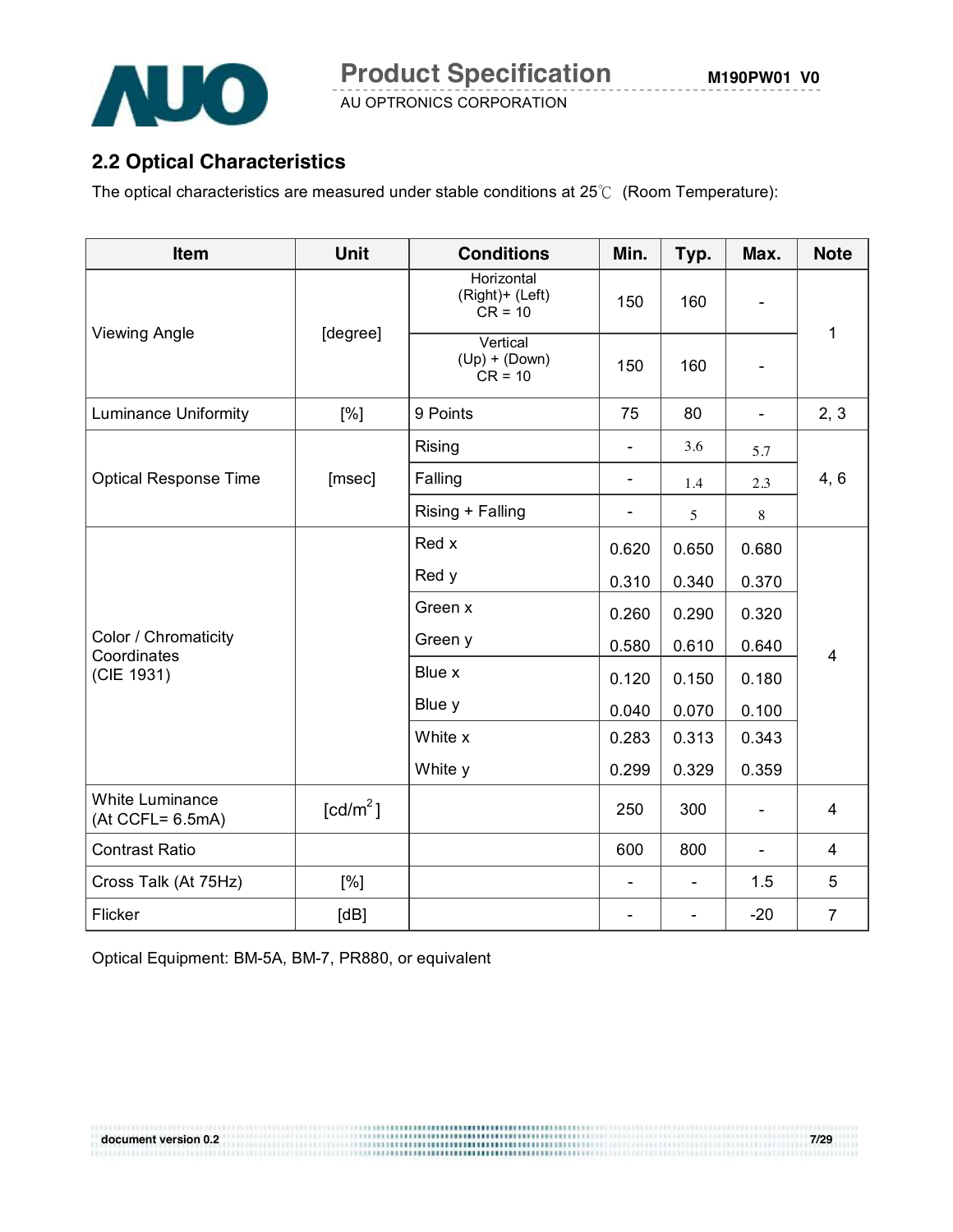

Note 1: Definition of viewing angle

Viewing angle is the measurement of contrast ratio  $\geq$  10, at the screen center, over a 180° horizontal and 180° vertical range (off-normal viewing angles). The 180° viewing angle range is broken down as follows; 90° ( $\theta$ ) horizontal left and right and 90° ( $\Phi$ ) vertical, high (up) and low (down). The measurement direction is typically perpendicular to the display surface with the screen rotated about its center to develop the desired measurement viewing angle.



Note 2: 9 points position



Note 3: The luminance uniformity of 9 points is defined by dividing the maximum luminance values by the minimum test point luminance

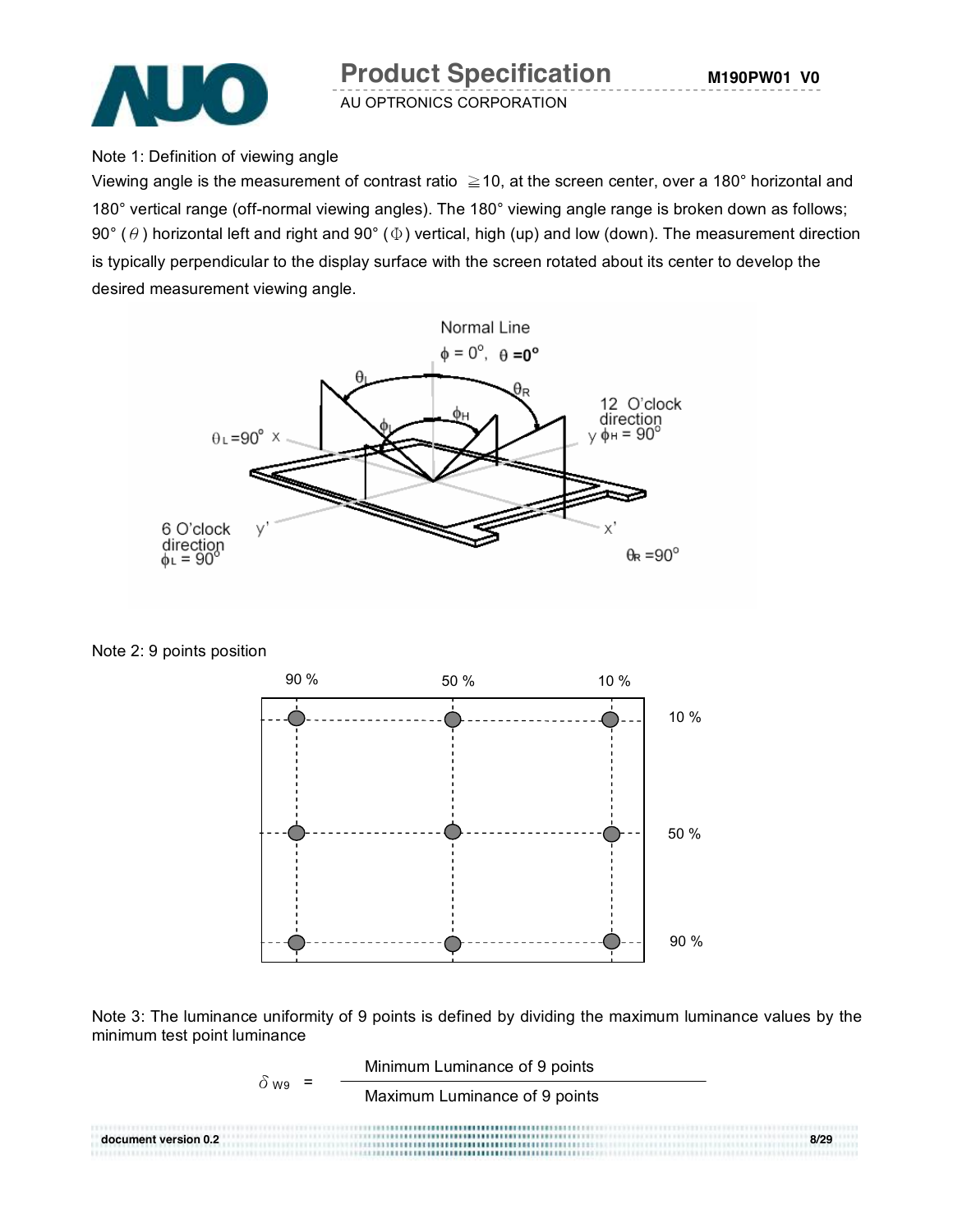

#### Note 4: Measurement method

The LCD module should be stabilized at given temperature for 30 minutes to avoid abrupt temperature change during measuring. In order to stabilize the luminance, the measurement should be executed after lighting Backlight for 30 minutes in a stable, windless and dark room.



Note 5: Definition of Cross Talk (CT)  $CT = | YB - YA | / YA \times 100 (%)$ 

#### **Where**

YA = Luminance of measured location without gray level 0 pattern (cd/m2)

YB = Luminance of measured location with gray level 0 pattern (cd/m2)

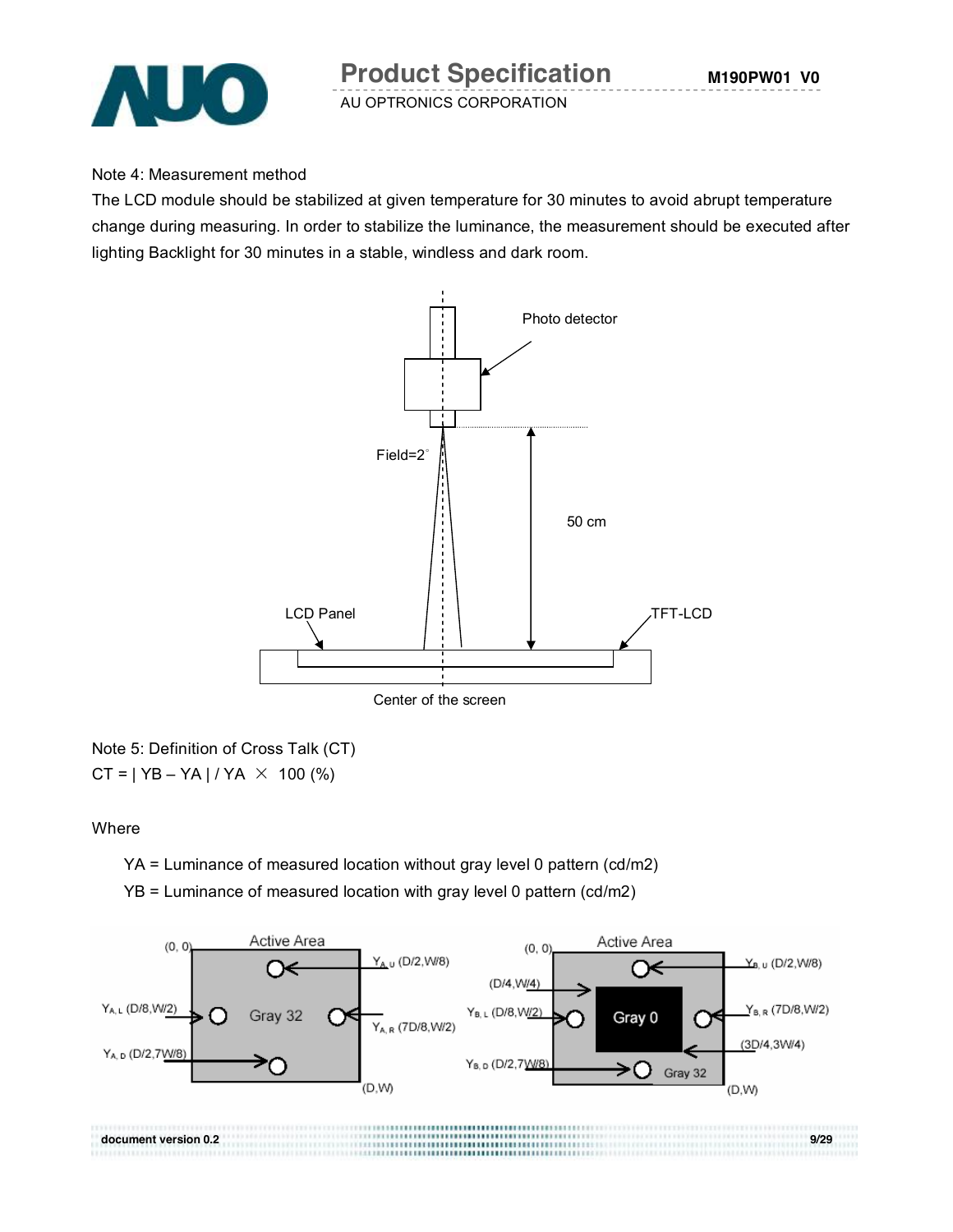

Note 6: Definition of response time:

The output signals of photo detector are measured when the input signals are changed from "Full Black" to "Full White" (rising time), and from "Full White" to "Full Black "(falling time), respectively. The response time is interval between the 10% and 90% of amplitudes. Please refer to the figure as below.



Note 7: Subchecker Pattern



Method: Record dBV & DC value with (WESTAR)TRD-100

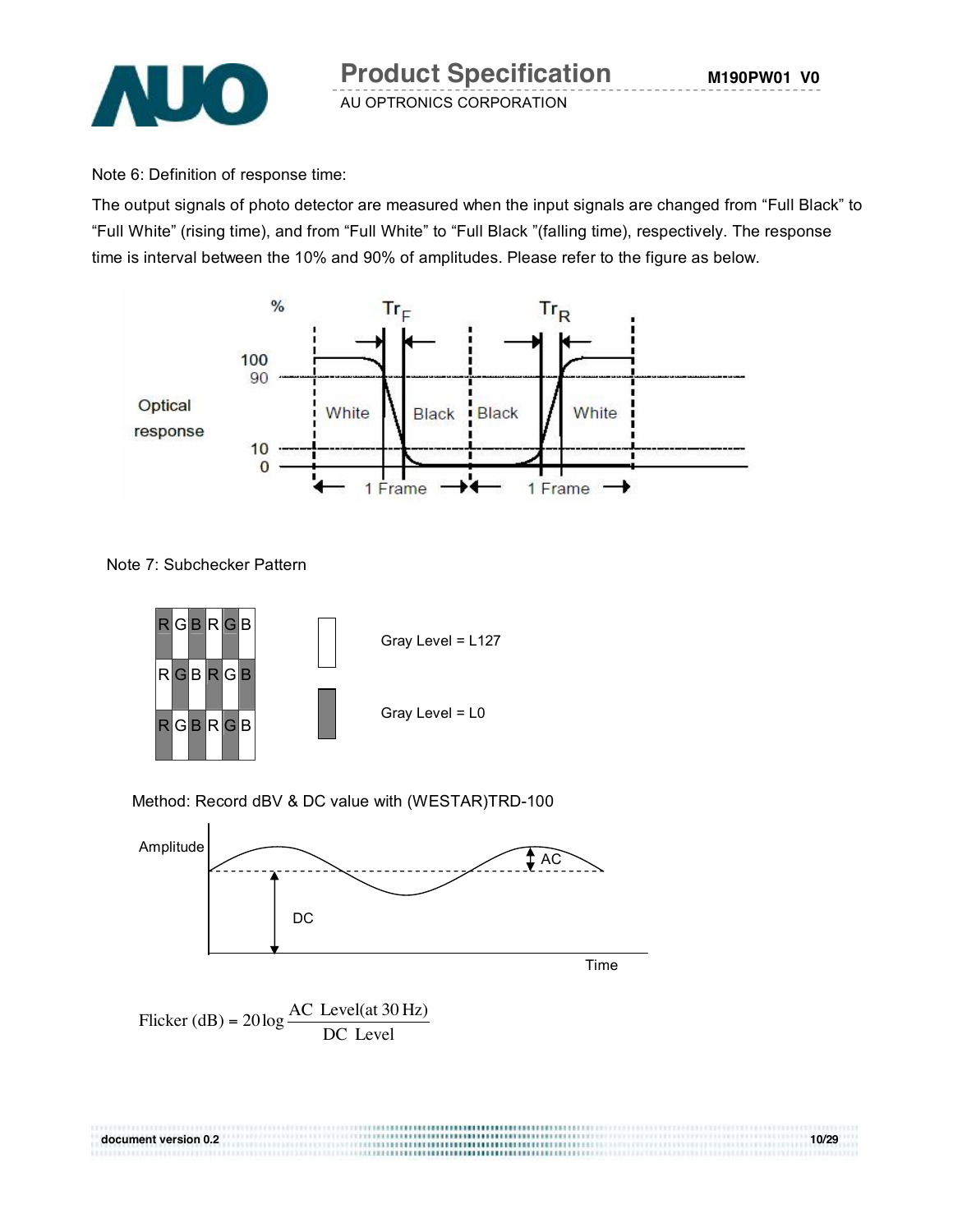

#### **3. Functional Block Diagram**

The following diagram shows the functional block of the 19.0 inches wide Color TFT-LCD Module:



**JAE FI-XB30SSL-HF15 Mating Type: FI-X30HL-T**

**YEON HO 35001HS-02L Mating Type: 35001WR-02LP**

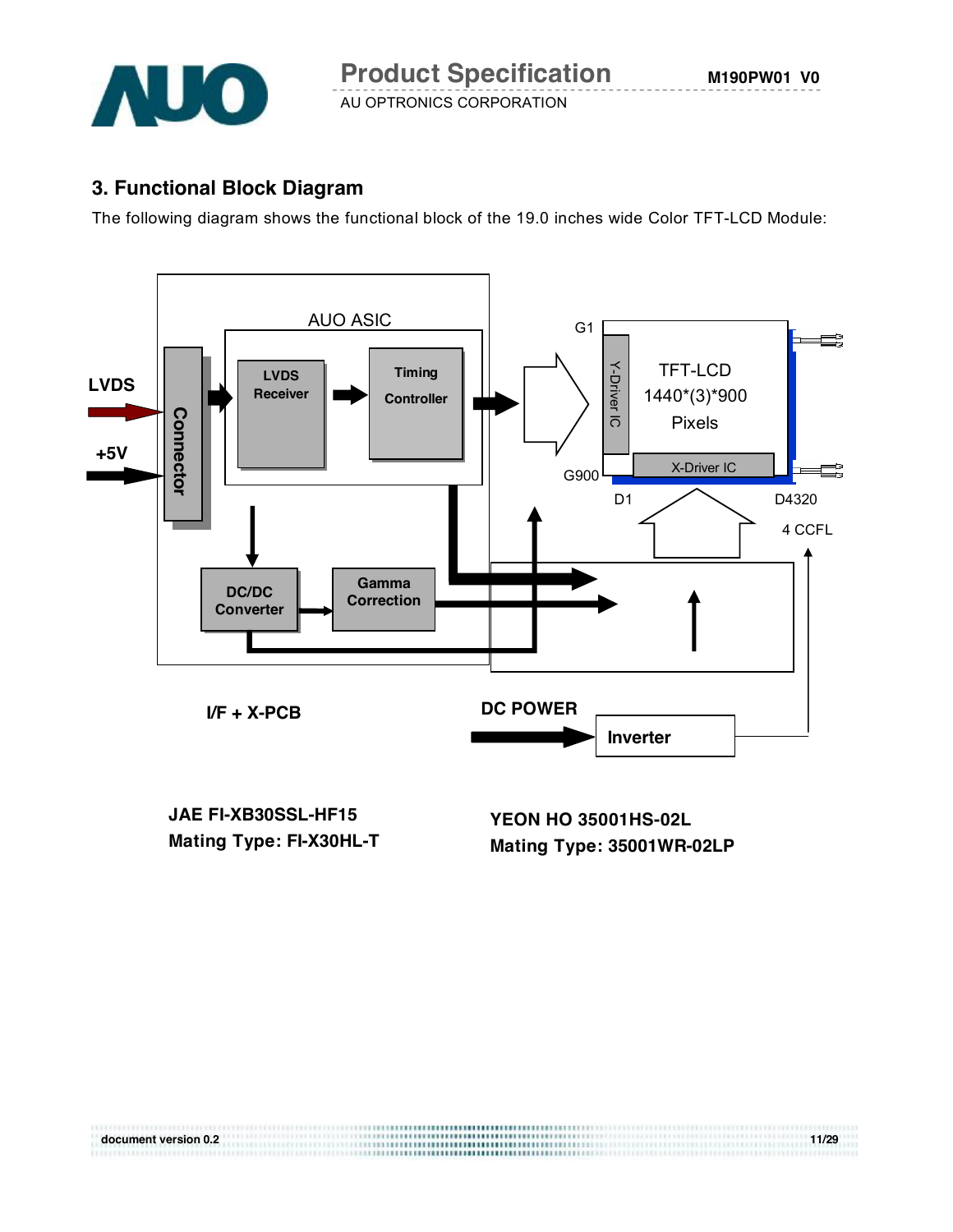

#### **4. Absolute Maximum Ratings**

Absolute maximum ratings of the module is as following:

## **4.1 Absolute Ratings of TFT LCD Module**

| <b>Item</b>     | <b>Symbol</b> | Min. | Max.   | Unit   | <b>Conditions</b> |
|-----------------|---------------|------|--------|--------|-------------------|
| Logic/LCD Drive | VDD           | -0.3 | $+5.5$ | [Volt] | Note 1, 2         |
| Voltage         |               |      |        |        |                   |

#### **4.2 Absolute Ratings of Backlight Unit**

| <b>Item</b>  | <b>Symbol</b> | Min. | Max. | Unit     | <b>Conditions</b> |
|--------------|---------------|------|------|----------|-------------------|
| CCFL Current | <b>ICFL</b>   | $\,$ |      | [mA] rms | Note 1, 2         |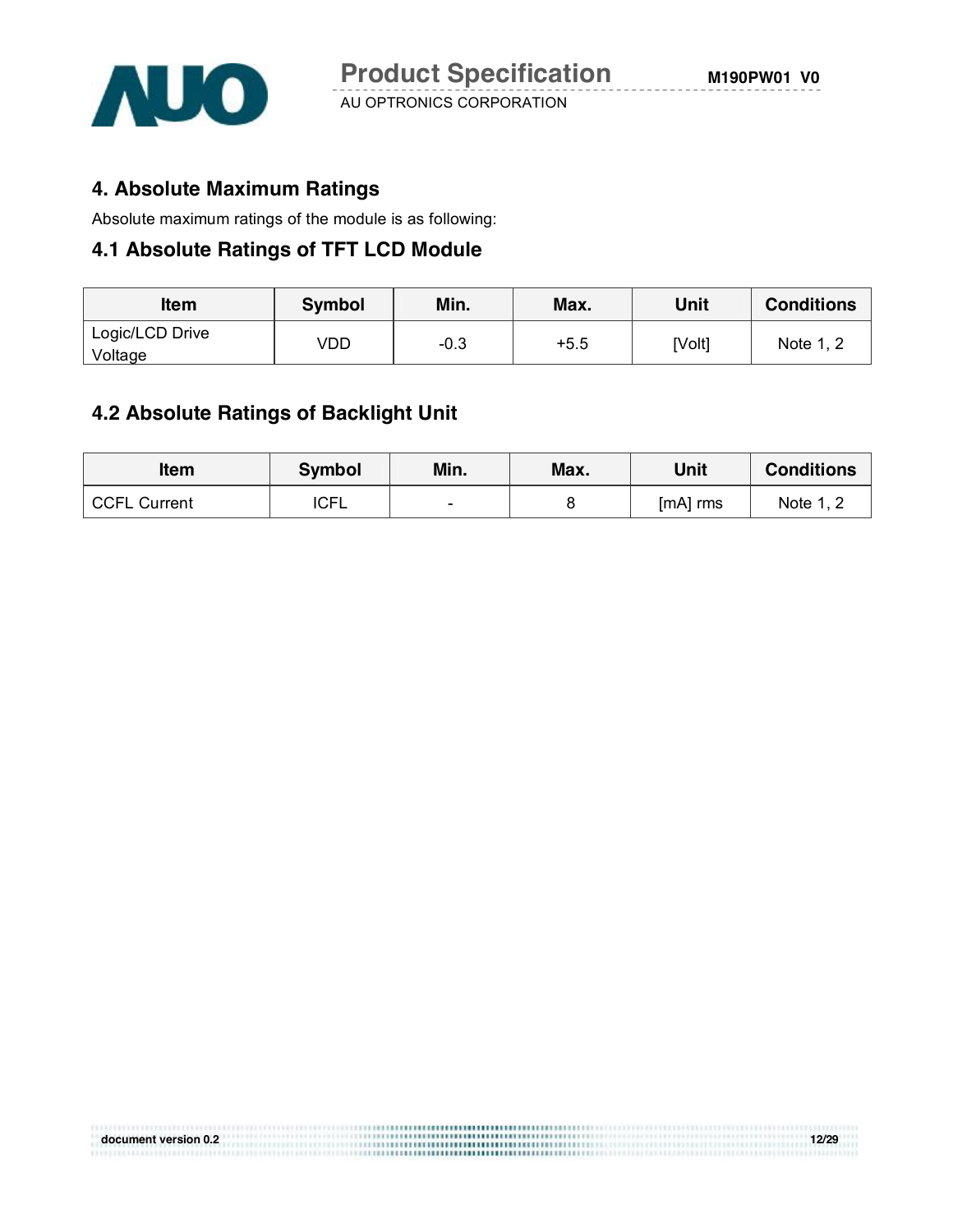

|  |  | <b>4.3 Absolute Ratings of Environment</b> |
|--|--|--------------------------------------------|
|--|--|--------------------------------------------|

| <b>Item</b>                  | <b>Symbol</b> | Min.  | Max.        | Unit                       | <b>Conditions</b> |
|------------------------------|---------------|-------|-------------|----------------------------|-------------------|
| <b>Operating Temperature</b> | TOP           | 0     | $+50$       | $\mathop{\rm l}{\rm ^oC1}$ |                   |
| <b>Operation Humidity</b>    | <b>HOP</b>    | 5     | 90          | [%RH]                      | Note 3            |
| Storage Temperature          | TST           | $-20$ | $+60$       | $[^{\circ}C]$              |                   |
| <b>Storage Humidity</b>      | <b>HST</b>    | 8     | [%RH]<br>90 |                            |                   |

Note 1: With in Ta= 25℃

Note 2: Permanent damage to the device may occur if exceed maximum values

Note 3: For quality performance, please refer to AUO IIS (Incoming Inspection Standard).

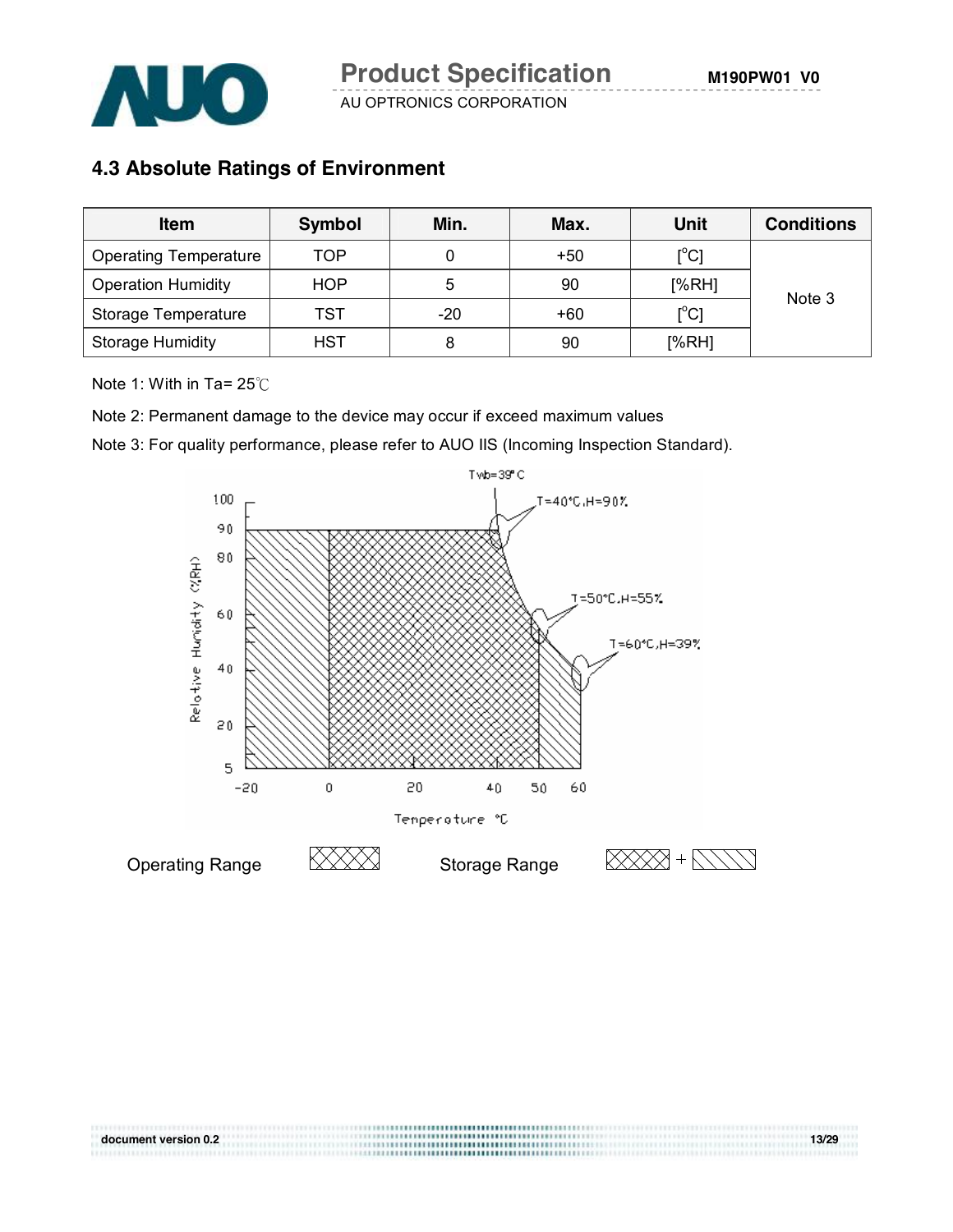

#### **5. Electrical characteristics**

#### **5.1 TFT LCD Module**

#### **5.1.1 Power Specification**

Input power specifications are as follows:

| <b>Symble</b> | <b>Parameter</b>           | Min.                     | Typ. | Max. | <b>Unit</b> | <b>Condition</b>                                      |
|---------------|----------------------------|--------------------------|------|------|-------------|-------------------------------------------------------|
| <b>VDD</b>    | Logic/LCD Drive<br>Voltage | 4.5                      | 5.0  | 5.5  | [Volt]      |                                                       |
| <b>IDD</b>    | Input Current              | $\overline{\phantom{0}}$ | 0.8  | 1.2  | [A]         | VDD= 5.0V, All Black Pattern<br>At 75Hz               |
| <b>PDD</b>    | <b>VDD Power</b>           |                          | 4.0  | 6.0  | [Watt]      | VDD= 5.0V, All Black Pattern<br>At $75Hz$ ,<br>Note 1 |
| <b>IRush</b>  | Inrush Current             | $\overline{\phantom{0}}$ |      | 5    | [A]         | Note 2                                                |

Note 1: The variance of VDD power consumption is ±10%.

Note 2: Measurement conditions:



**document version 0.2 14/29**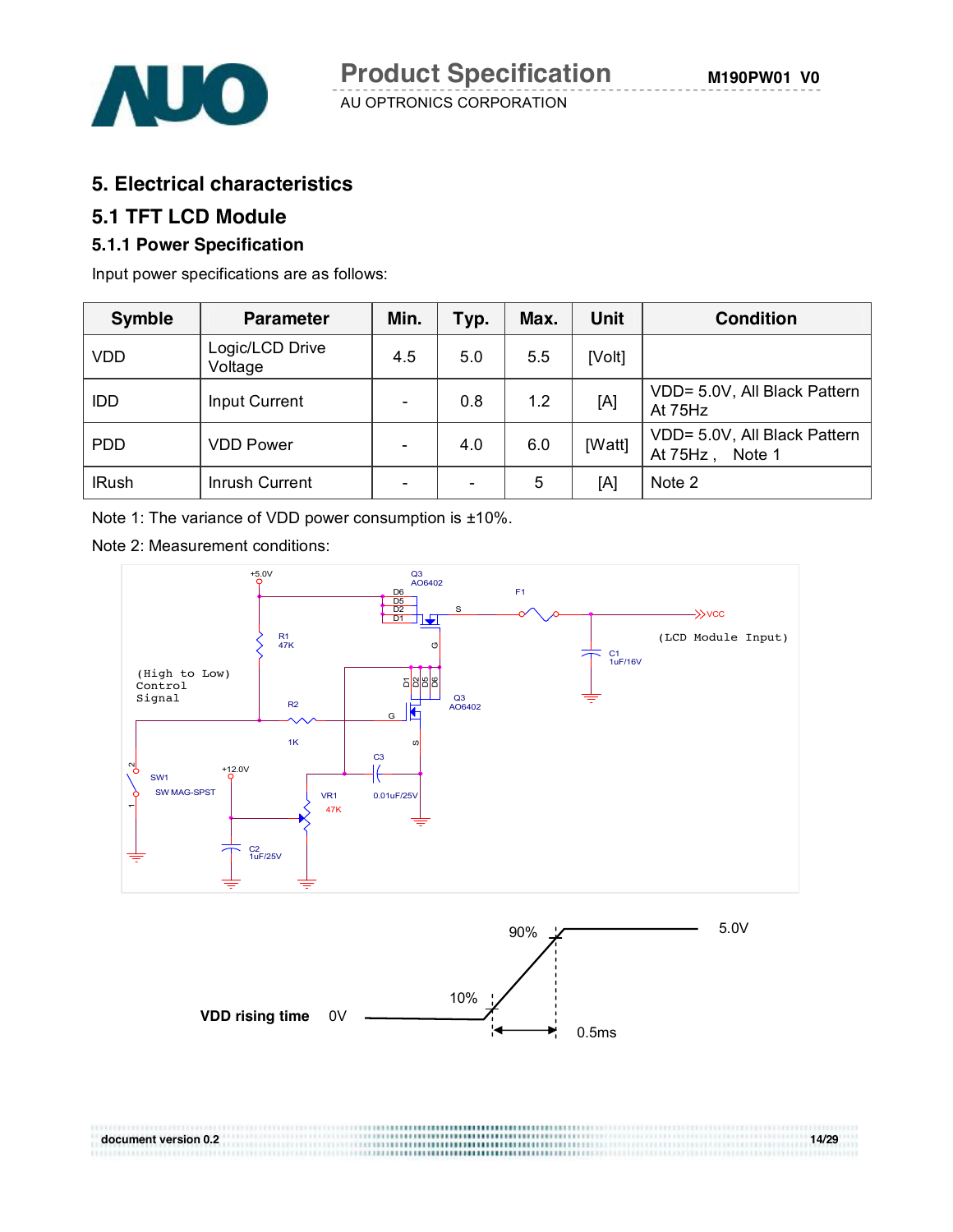

#### **5.1.2 Signal Electrical Characteristics**

Input signals shall be low or Hi-Z state when Vin is off It is recommended to refer the specifications of SN75LVDS82DGG (Texas Instruments) in detail.

Each signal characteristics are as follows;

| Symbol      | <b>Parameter</b>                             | Min    | <b>Typ</b>               | Max | <b>Units</b> | <b>Condition</b>      |             |
|-------------|----------------------------------------------|--------|--------------------------|-----|--------------|-----------------------|-------------|
| <b>VTH</b>  | Differential Input<br><b>High Threshold</b>  |        |                          | 100 | [mV]         | $VICM = 1.2V$         | <b>Note</b> |
| <b>VTL</b>  | Differential Input<br>Low Threshold          | $-100$ | $\overline{\phantom{a}}$ |     | [mV]         | $VICM = 1.2V$         | Note        |
| <b>VID</b>  | Input Differential<br>Voltage                | 100    | 400                      | 600 | [mV]         |                       | Note        |
| <b>VICM</b> | Differential Input<br>Common Mode<br>Voltage | 1.0    | 1.2                      | 1.5 | [V]          | VTH/VTL = $\pm$ 100mV | Note        |

*Note:* LVDS Signal Waveform



| document version 0.2 | 15/29 |
|----------------------|-------|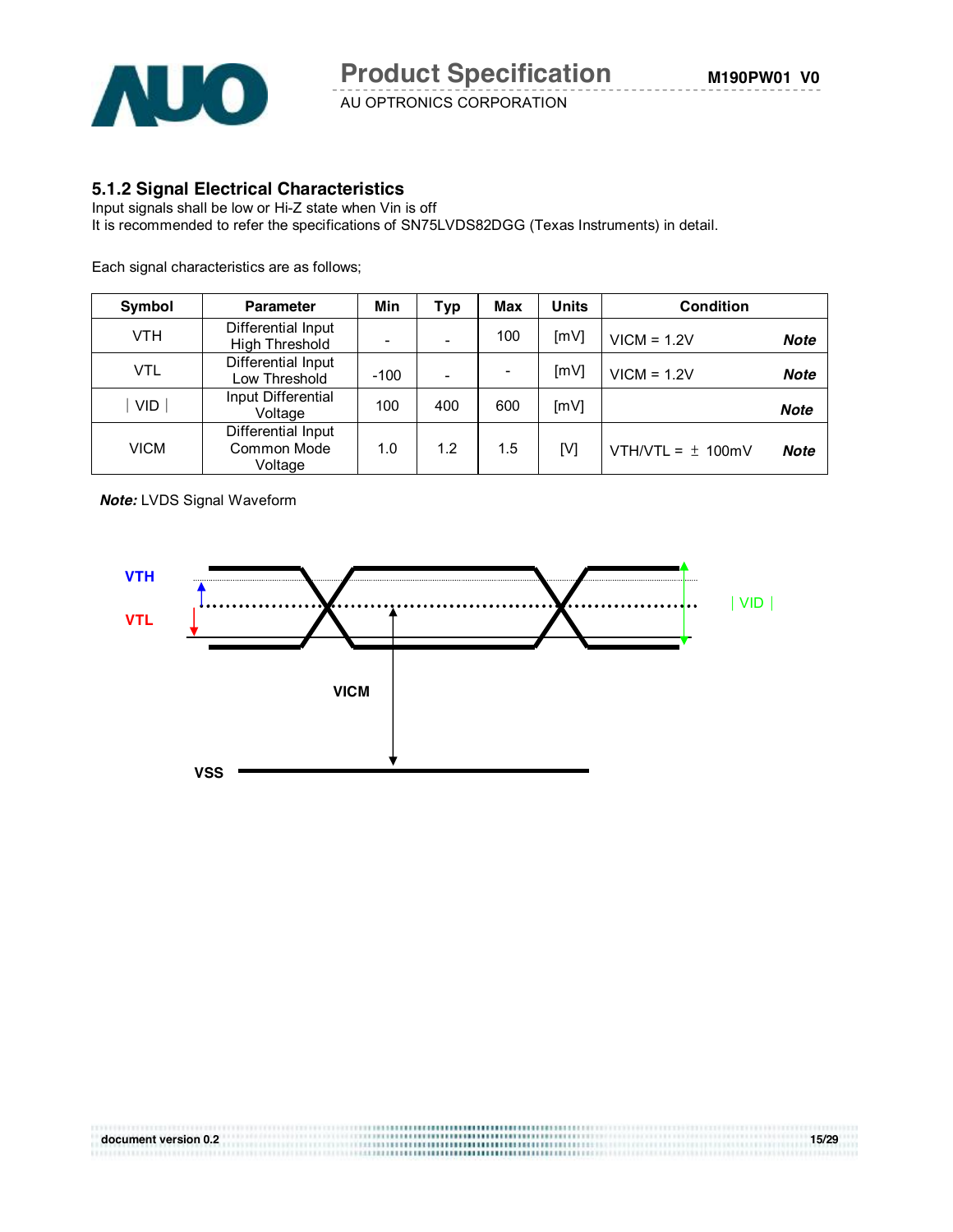

#### **5.2 Backlight Unit**

Parameter guideline for CCFL Inverter is under stable conditions at 25℃ (Room Temperature):

| <b>Parameter</b>                                | Min.   | Typ.              | Max.  | <b>Unit</b> | <b>Condition</b> |
|-------------------------------------------------|--------|-------------------|-------|-------------|------------------|
| <b>CCFL Standard Current (ISCFL)</b>            | 6.0    | 6.5               | 7.0   | [mA] rms    | Note 2           |
| <b>CCFL Operation Current(IRCFL)</b>            | 3.0    | 6.5               | 8.0   | [mA] rms    | Note 2           |
| <b>CCFL Frequency(FCFL)</b>                     | 40     | 50                | 80    | [KHz]       | Note $3,4$       |
| CCFL Ignition Voltage(ViCFL, Ta= $0^{\circ}$ C) | 1700   |                   |       | [Volt] rms  |                  |
| CCFL Ignition Voltage(ViCF, Ta= $25^{\circ}$ C) | 1250   |                   |       | [Volt] rms  | Note 5           |
| <b>CCFL Operation Voltage (VCFL)</b>            |        | 771<br>(Q0 6.5mA) | 848   | [Volt] rms  | Note 6           |
| <b>CCFL Power Consumption(PCFL)</b>             |        | 20.04             | 22.04 | [Watt]      | Note 6           |
| CCFL Life Time(LTCFL)                           | 40,000 | 50,000            |       | [Hour]      |                  |

Note 1: Typ. are AUO recommended design points.

- \*1 All of characteristics listed are measured under the condition using the AUO test inverter.
- \*2 In case of using an inverter other than listed, it is recommended to check the inverter carefully. Sometimes, interfering noise stripes appear on the screen, and substandard luminance or flicker at low power may happen.
- \*3 In designing an inverter, it is suggested to check safety circuit very carefully. Impedance of CCFL, for instance, becomes more than 1 [M ohm] when CCFL is damaged.
- \*4 Generally, CCFL has some amount of delay time after applying kick-off voltage. It is recommended to keep on applying kick-off voltage for 1 [Sec] until discharge.
- \*5 Reducing CCFL current increases CCFL discharge voltage and generally increases CCFL discharge frequency. So all the parameters of an inverter should be carefully designed so as not to produce too much leakage current from high-voltage output of the inverter.
- Note 2: It should be employed the inverter which has "Duty Dimming", if IRCFL is less than 4mA.
- Note 3: CCFL discharge frequency should be carefully determined to avoid interference between inverter and TFT LCD.
- Note 4: The frequency range will not affect to lamp life and reliability characteristics.
- Note 5: CCFL inverter should be able to give out a power that has a generating capacity of over 1,700 voltage. Lamp units need 1,700 voltage minimum for ignition.
- Note 6: The variance of CCFL power consumption is ±10%. Calculator value for reference (ISCFL × VCFL  $\times$  4 = PCFL)

| document version 0.2 | 16/29 |
|----------------------|-------|
|                      |       |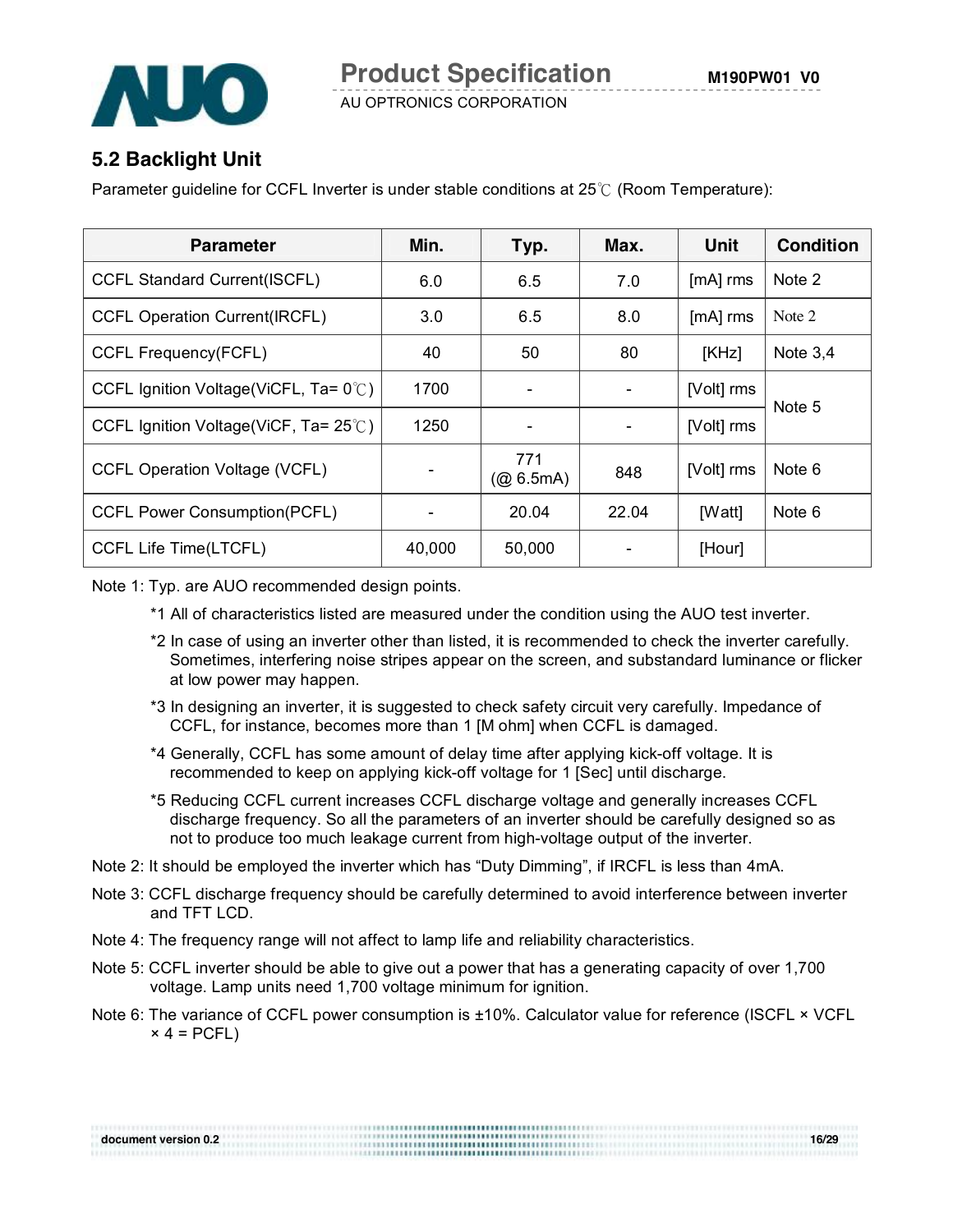

## **6. Signal Characteristic**

## **6.1 Pixel Format Image**

Following figure shows the relationship of the input signals and LCD pixel format.

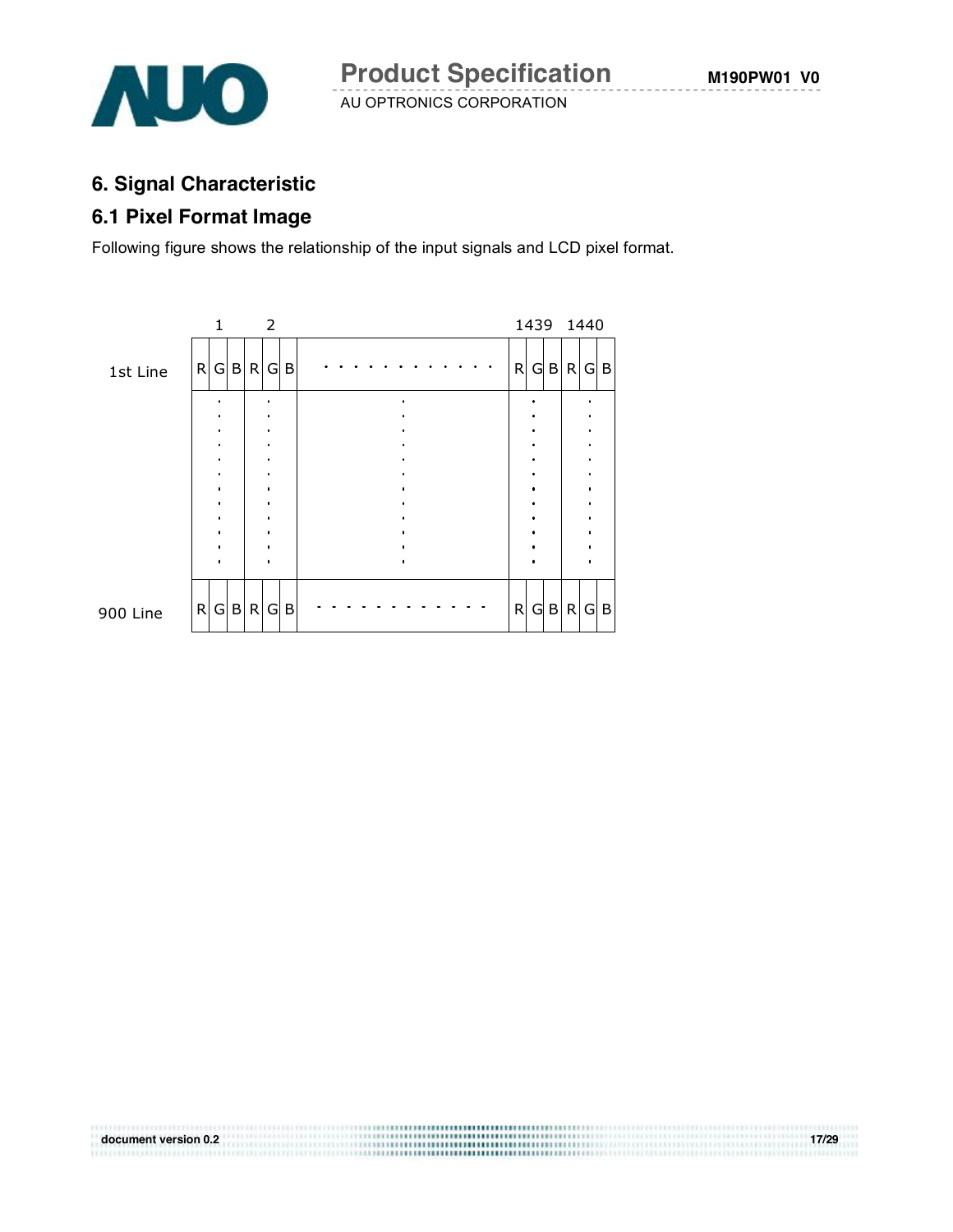

#### **6.2 The Input Data Format**



Note1: Normally, DE, VS, HS on EVEN channel are not used. Note2: 8-bits signal input.

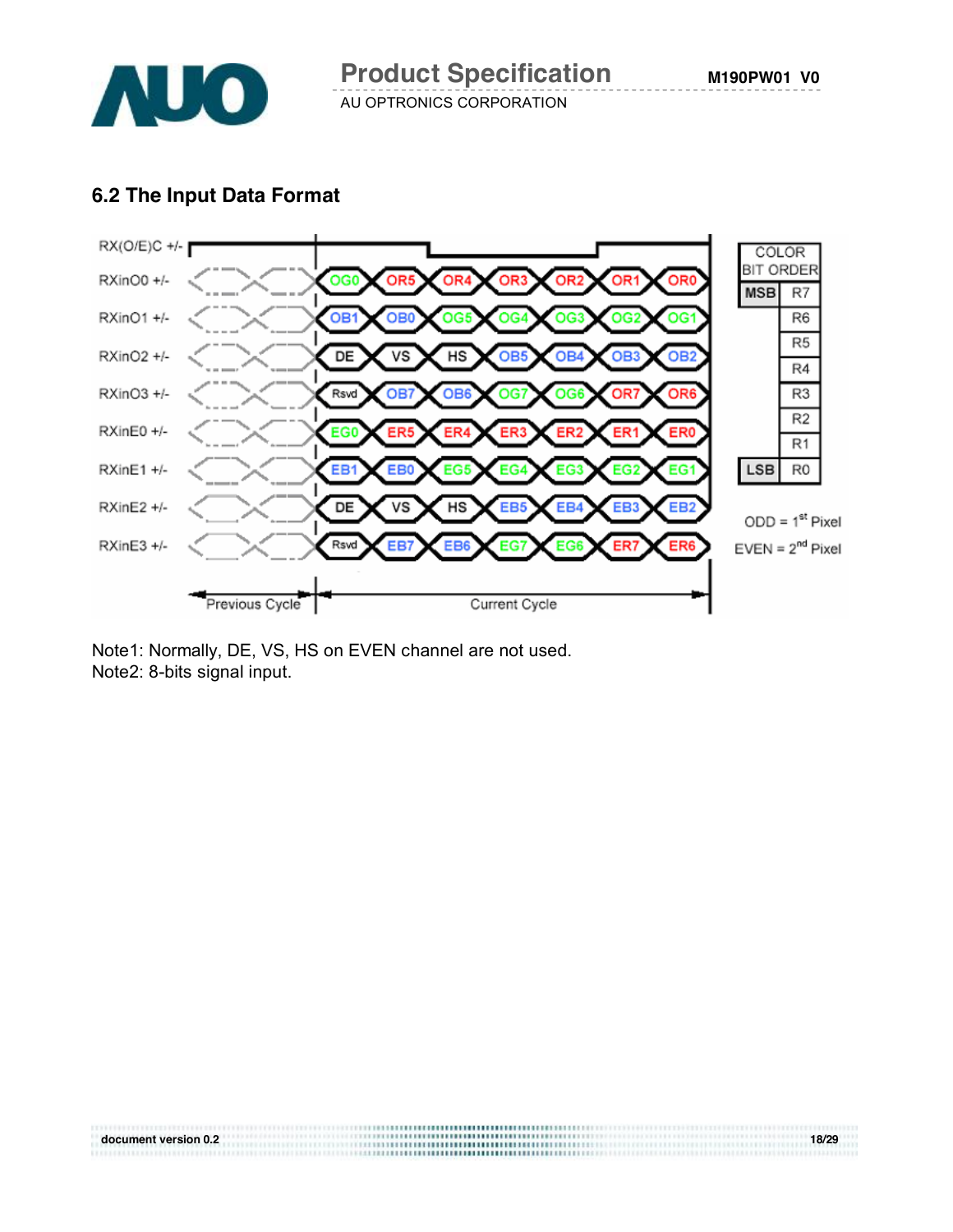

## **6.3 Signal Description**

The module using a pair of LVDS receiver SN75LVDS82(Texas Instruments) or compatible. LVDS is a differential signal technology for LCD interface and high speed data transfer device. Transmitter shall be SN75LVDS83(negative edge sampling) or compatible**.** The first LVDS port(RxOxxx) transmits odd pixels while the second LVDS port(RxExxx) transmits even pixels.

| PIN#           | <b>SIGNAL NAME</b> | <b>DESCRIPTION</b>                                                       |
|----------------|--------------------|--------------------------------------------------------------------------|
| 1              | RxOIN0-            | Negative LVDS differential data input (Odd data)                         |
| $\overline{2}$ | RxOIN0+            | Positive LVDS differential data input (Odd data)                         |
| 3              | RxOIN1-            | Negative LVDS differential data input (Odd data)                         |
| 4              | RxOIN1+            | Positive LVDS differential data input (Odd data)                         |
| 5              | RxOIN2-            | Negative LVDS differential data input (Odd data, H-Sync, V-Sync, DSPTMG) |
| 6              | RxOIN2+            | Positive LVDS differential data input (Odd data, H-Sync, V-Sync, DSPTMG) |
| 7              | <b>GND</b>         | Power Ground                                                             |
| 8              | RxOCLKIN-          | Negative LVDS differential clock input (Odd clock)                       |
| 9              | RxOCLKIN+          | Positive LVDS differential clock input (Odd clock)                       |
| 10             | RxOIN3-            | Negative LVDS differential data input (Odd data)                         |
| 11             | RxOIN3+            | Positive LVDS differential data input (Odd data)                         |
| 12             | RxEIN0-            | Negative LVDS differential data input (Even data)                        |
| 13             | RxEIN0+            | Positive LVDS differential data input (Even data)                        |
| 14             | <b>GND</b>         | Power Ground                                                             |
| 15             | RxEIN1-            | Negative LVDS differential data input (Even data)                        |
| 16             | RxEIN1+            | Positive LVDS differential data input (Even data)                        |
| 17             | GND                | Power Ground                                                             |
| 18             | RxEIN2-            | Negative LVDS differential data input (Even data)                        |
| 19             | RxEIN2+            | Positive LVDS differential data input (Even data)                        |
| 20             | RxECLKIN-          | Negative LVDS differential clock input (Even clock)                      |
| 21             | RxECLKIN+          | Positive LVDS differential clock input (Even clock)                      |
| 22             | RxEIN3-            | Negative LVDS differential data input (Even data)                        |
| 23             | RxEIN3+            | Positive LVDS differential data input (Even data)                        |
| 24             | <b>GND</b>         | Power Ground                                                             |
| 25             | <b>NC</b>          | No contact (For AUO test only)                                           |
| 26             | <b>NC</b>          | No contact (For AUO test only)                                           |
| 27             | <b>NC</b>          | No contact (For AUO test only)                                           |
| 28             | <b>VCC</b>         | +5.0V Power Supply                                                       |
| 29             | <b>VCC</b>         | +5.0V Power Supply                                                       |
| 30             | <b>VCC</b>         | +5.0V Power Supply                                                       |

**document version 0.2 19/29 19/29 19/29 19/29 19/29 19/29 19/29 19/29 19/29 19/29 19/29 19/29 19/29 19/29 19/29 19/29 19/29 19/29 19/29 19/29 19/29 19/29 19/29 19/29 19/29**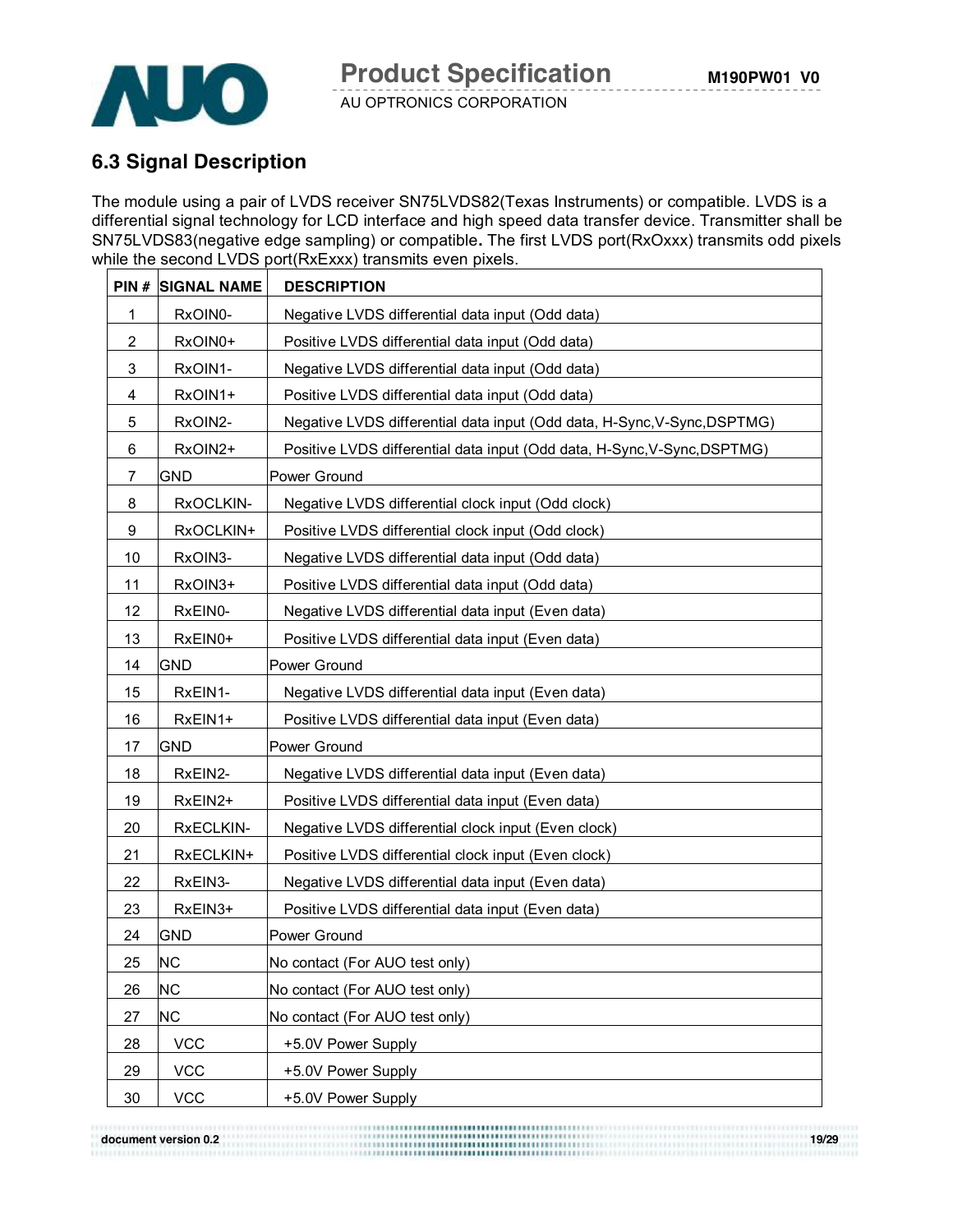

Note1: Start from left side



Note2: Input signals of odd and even clock shall be the same timing. Note3: Please follow PSWG.

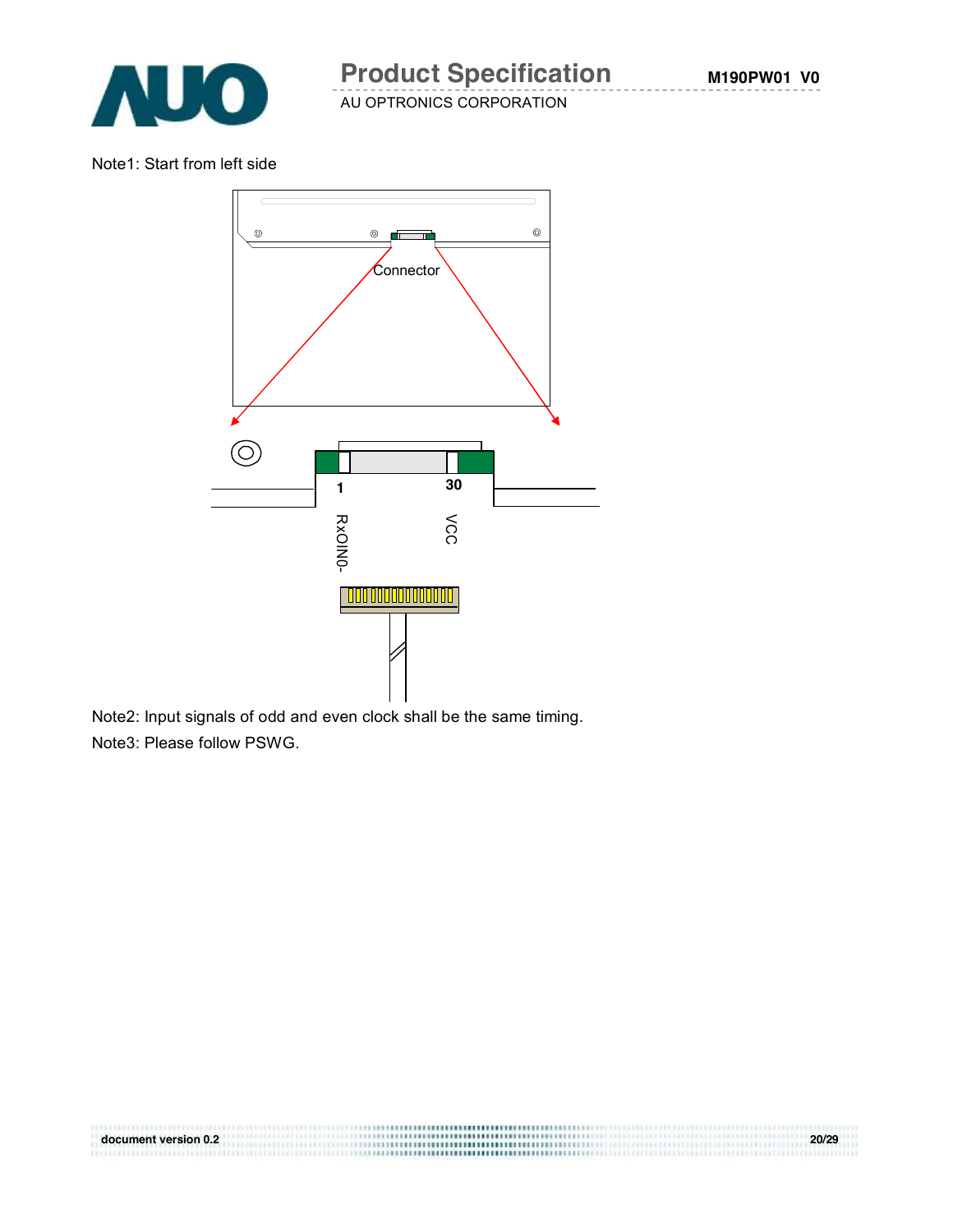## **6.4 Interface Timing**

#### **6.4.1 Timing Characteristics**

| <b>Signal</b>         | <b>Item</b>     | <b>Symbol</b>            | Min  | <b>Typ</b> | <b>Max</b> | Unit       |
|-----------------------|-----------------|--------------------------|------|------------|------------|------------|
|                       | Period          | Tv                       | 910  | 916        | 2048       | Th         |
| Vertical              | Active          | Tdisp(v)                 | 900  | 900        | 900        | Th         |
| Section               | Blanking        | $Tbp(v) + Tfp(v) + PWvs$ | 10   | 16         | 1148       | Th         |
| Horizontal<br>Section | Period          | Th                       | 760  | 864        | 2048       | Tclk       |
|                       | Active          | Tdisp(h)                 | 720  | 720        | 720        | Tclk       |
|                       | <b>Blanking</b> | $Tbp(h)+Tfp(h)+PWhs$     | 40   | 144        | 1328       | Tclk       |
| Clock                 | Period          | Tclk                     | 22.2 | 21.1       | 15.4       | ns         |
|                       | Frequency       | Frea                     | 45   | 47.5       | 64         | <b>MHz</b> |
| Frame rate            | Frame rate      | F                        | 55   | 60         | 76         | Hz         |

Note : DE mode only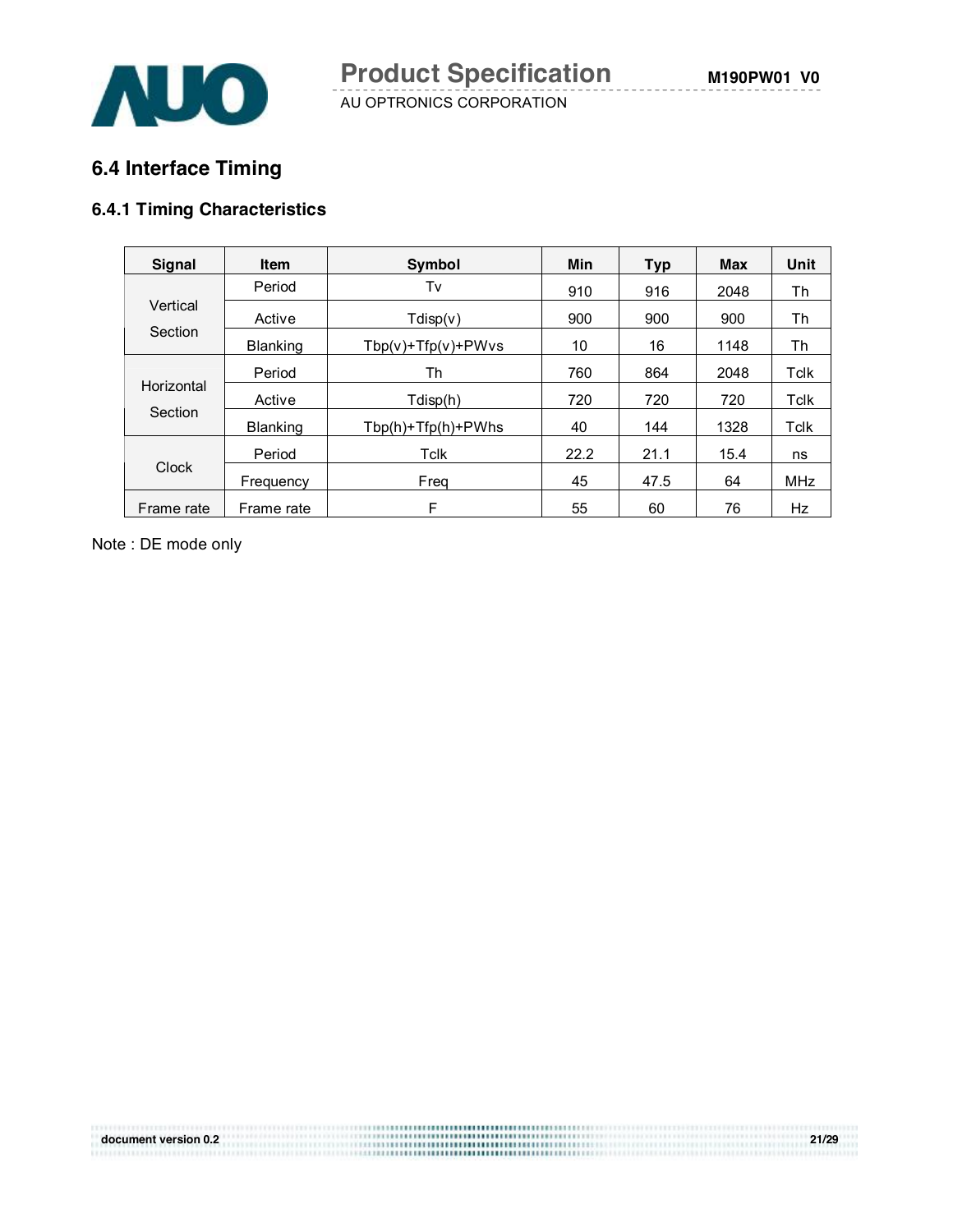

#### **6.4.2 Timing Digram**

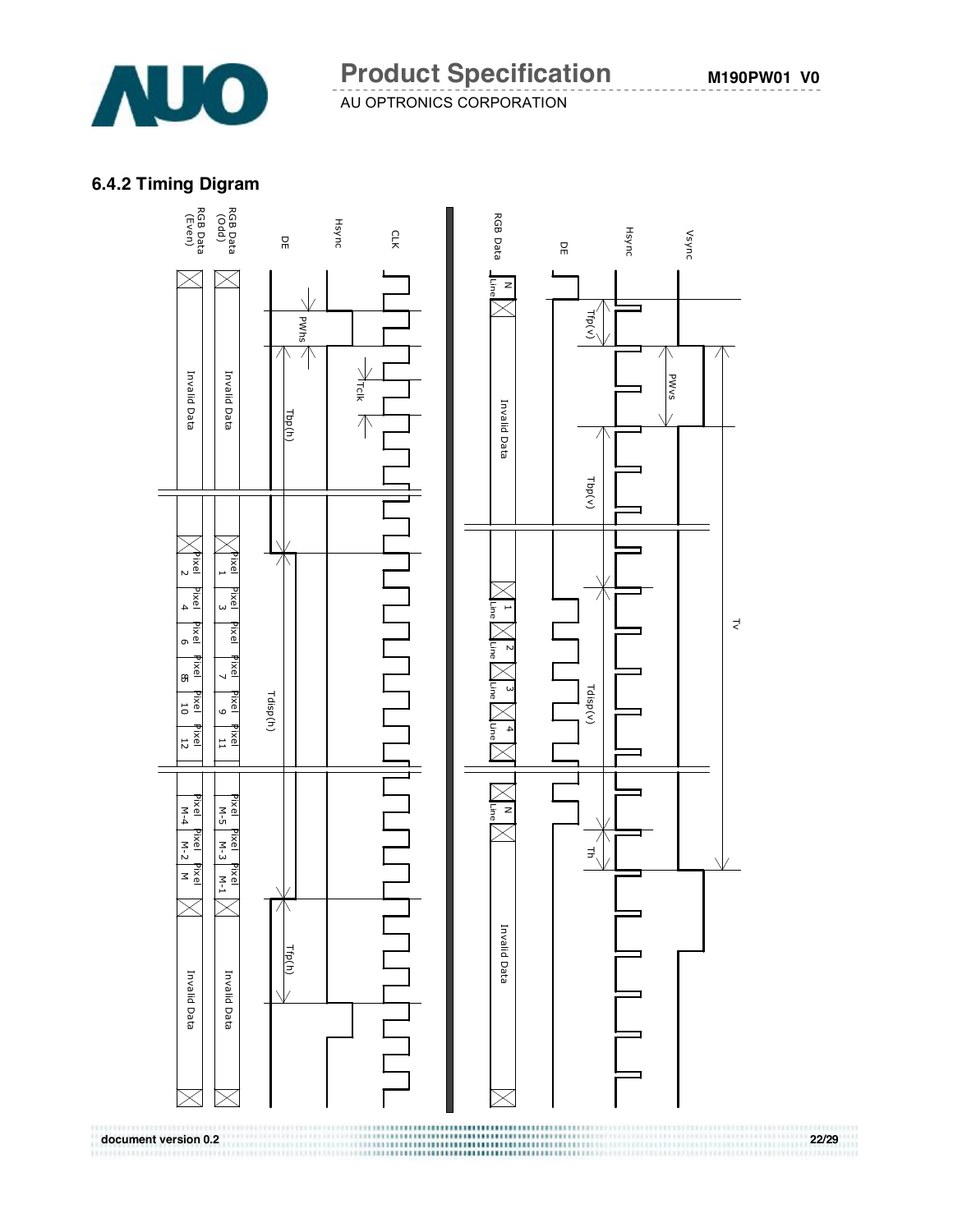

## **6.5 Power ON/OFF Sequence**

VDD power and lamp on/off sequence is as follows. Interface signals are also shown in the chart. Signals from any system shall be Hi-Z state or low level when VDD is off.



#### **Power Sequence Timing**

| <b>Parameter</b> |                 | <b>Value</b>             | <b>Unit</b>    |      |
|------------------|-----------------|--------------------------|----------------|------|
|                  | Min.            | Typ.                     | Max.           |      |
| T1               | 0.5             |                          | 10             | [ms] |
| T <sub>2</sub>   | 0               | 40                       | 50             | [ms] |
| T <sub>3</sub>   | 200             | $\qquad \qquad$          | $\blacksquare$ | [ms] |
| T4               | 200             |                          | -              | [ms] |
| T <sub>5</sub>   | 0.5             | 16                       | 50             | [ms] |
| T6               | $\qquad \qquad$ | $\overline{\phantom{0}}$ | 100            | [ms] |
| T7               | 1000            |                          |                | [ms] |

## **document version 0.2 23/29 23/29**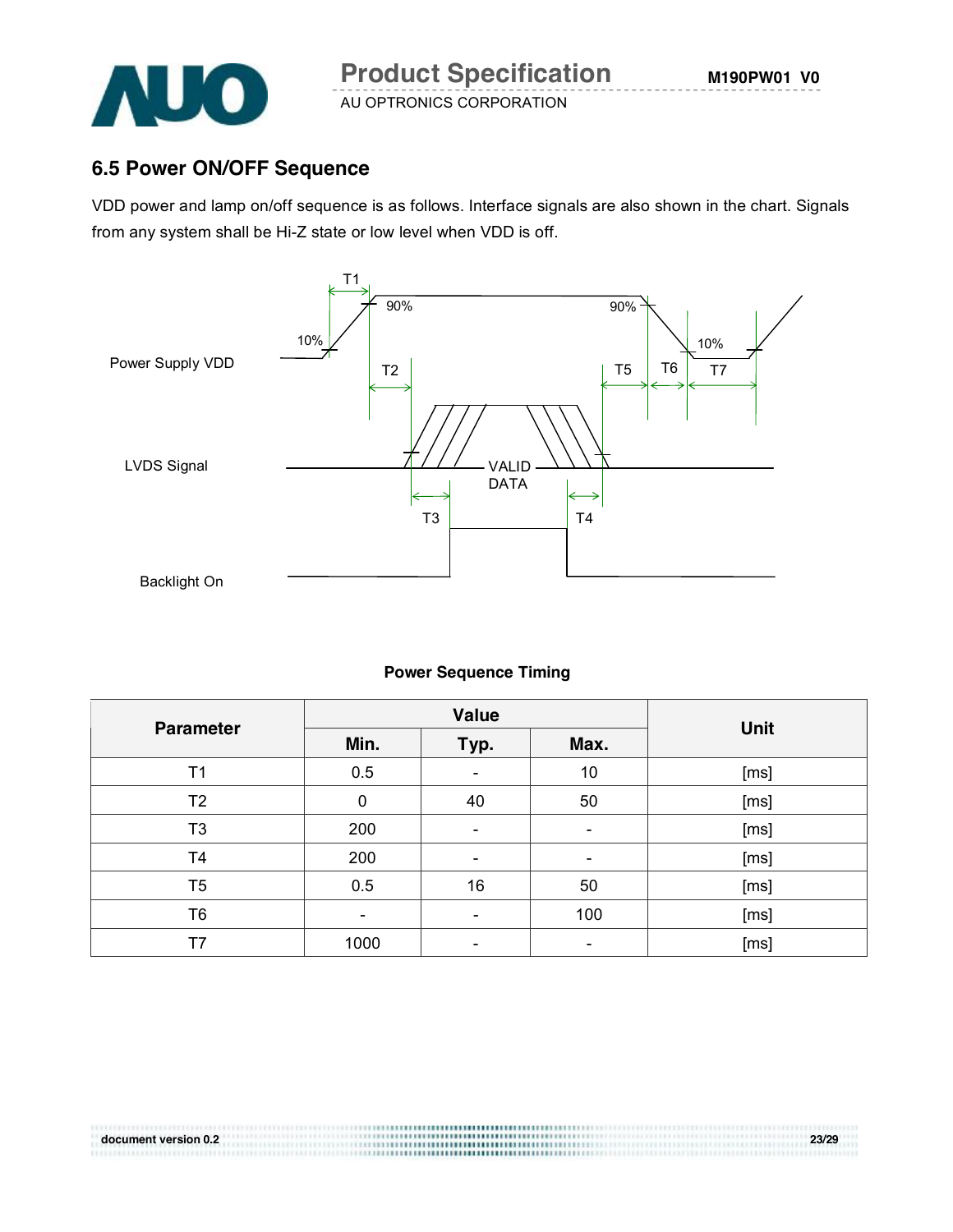

## **7. Connector & Pin Assignment**

Physical interface is described as for the connector on module.These connectors are capable of accommodating the following signals and will be following components.

#### **7.1 TFT LCD Module**

#### **7.1.1 Connector**

| Connector Name / Designation      | Interface Connector / Interface card                                |
|-----------------------------------|---------------------------------------------------------------------|
| Manufacturer                      | JAE or compatible                                                   |
| <b>Type Part Number</b>           | FI-XB30SSL-HF15                                                     |
| <b>Mating Housing Part Number</b> | FI-X30HL-T (Locked Type)<br>FI-X30S-H (Unlocked Type) or equivalent |

#### **7.1.2 Pin Assignment**

| Pin#           | <b>Signal Name</b> | Pin#            | <b>Signal Name</b> |
|----------------|--------------------|-----------------|--------------------|
| 1              | RxOIN0-            | 2               | RxOIN0+            |
| 3              | RxOIN1-            | 4               | RxOIN1+            |
| 5              | RxOIN2-            | 6               | RxOIN2+            |
| $\overline{7}$ | <b>GND</b>         | 8               | RxOCLKIN-          |
| 9              | RxOCLKIN+          | 10              | RxOIN3-            |
| 11             | RxOIN3+            | 12 <sup>2</sup> | RxEIN0-            |
| 13             | RxEIN0+            | 14              | <b>GND</b>         |
| 15             | RxEIN1-            | 16              | RxEIN1+            |
| 17             | <b>GND</b>         | 18              | RxEIN2-            |
| 19             | RxEIN2+            | 20              | <b>RxECLKIN-</b>   |
| 21             | RxECLKIN+          | 22              | RxEIN3-            |
| 23             | RxEIN3+            | 24              | <b>GND</b>         |
| 25             | <b>NC</b>          | 26              | <b>NC</b>          |
| 27             | <b>NC</b>          | 28              | <b>VCC</b>         |
| 29             | <b>VCC</b>         | 30              | <b>VCC</b>         |

# **document version 0.2 24/29 24/29**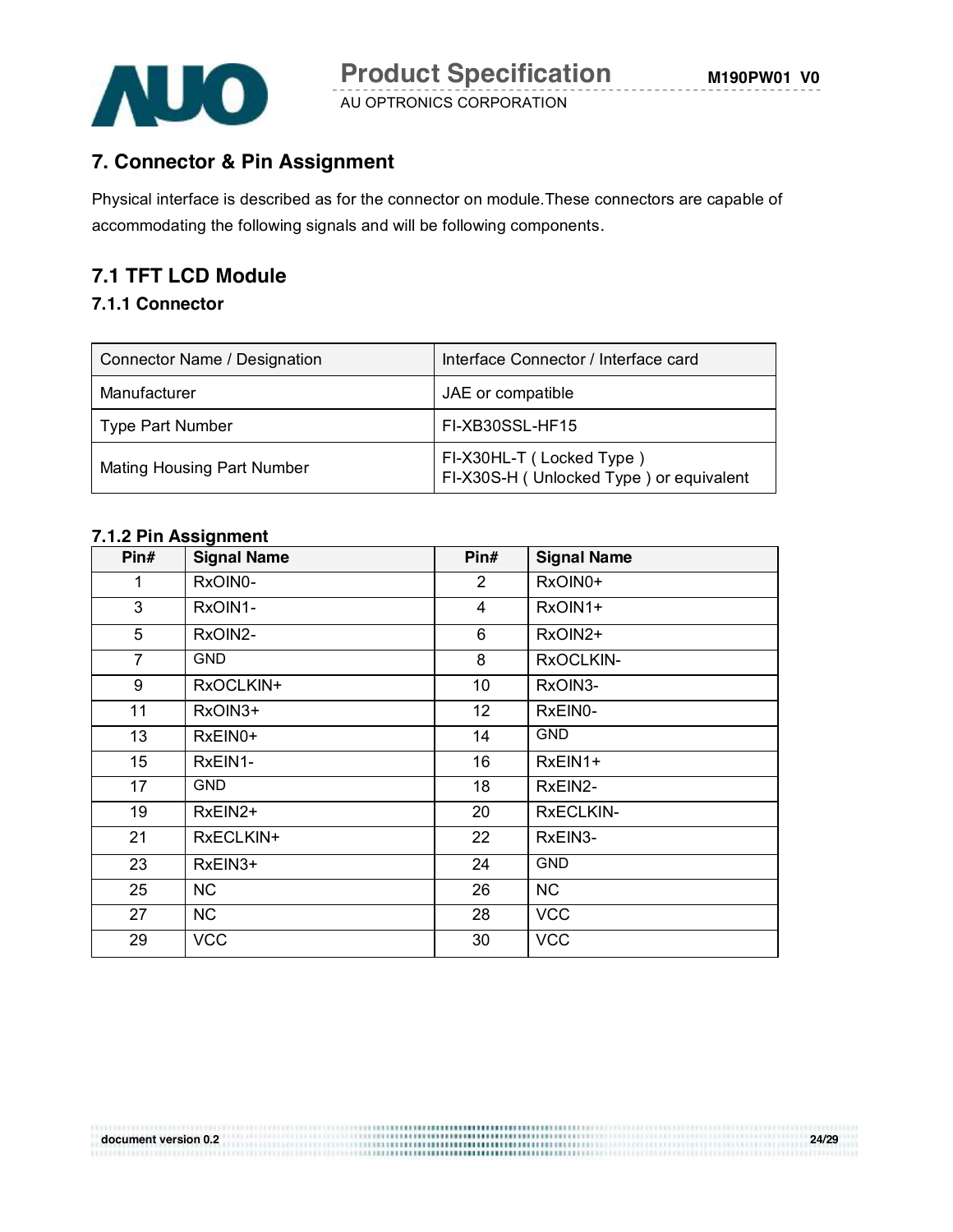

## **7.2 Backlight Unit**

Physical interface is described as for the connector on module. These connectors are capable of accommodating the following signals and will be following components.

| Connector Name / Designation | Lamp Connector / Backlight lamp |
|------------------------------|---------------------------------|
| Manufacturer                 | YEON HO                         |
| <b>Type Part Number</b>      | 35001HS-02L                     |
| Mating Type Part Number      | 35001WR-02LP or equivalent      |

#### **7.2.1 Signal for Lamp connector**

|                     | Connector No. | Pin No. | Input            | Color        | <b>Function</b>       |
|---------------------|---------------|---------|------------------|--------------|-----------------------|
| CN1<br>Upper<br>CN2 |               |         | Hot1             | <b>Blue</b>  | High Voltage (Lamp 1) |
|                     |               |         | Cold1            | <b>Black</b> | Low Voltage (Lamp 1)  |
|                     |               |         | Hot <sub>2</sub> | Pink         | High Voltage (Lamp 2) |
|                     |               |         | Cold2            | White        | Low Voltage (Lamp 2)  |

|       | Connector No. | Pin No. | Input            | Color        | <b>Function</b>       |
|-------|---------------|---------|------------------|--------------|-----------------------|
| Lower |               |         | Hot1             | <b>Blue</b>  | High Voltage (Lamp 3) |
|       | CN3           |         | Cold1            | <b>Black</b> | Low Voltage (Lamp 3)  |
|       | CN4           |         | Hot <sub>2</sub> | Pink         | High Voltage (Lamp 4) |
|       |               |         | Cold2            | White        | Low Voltage (Lamp 4)  |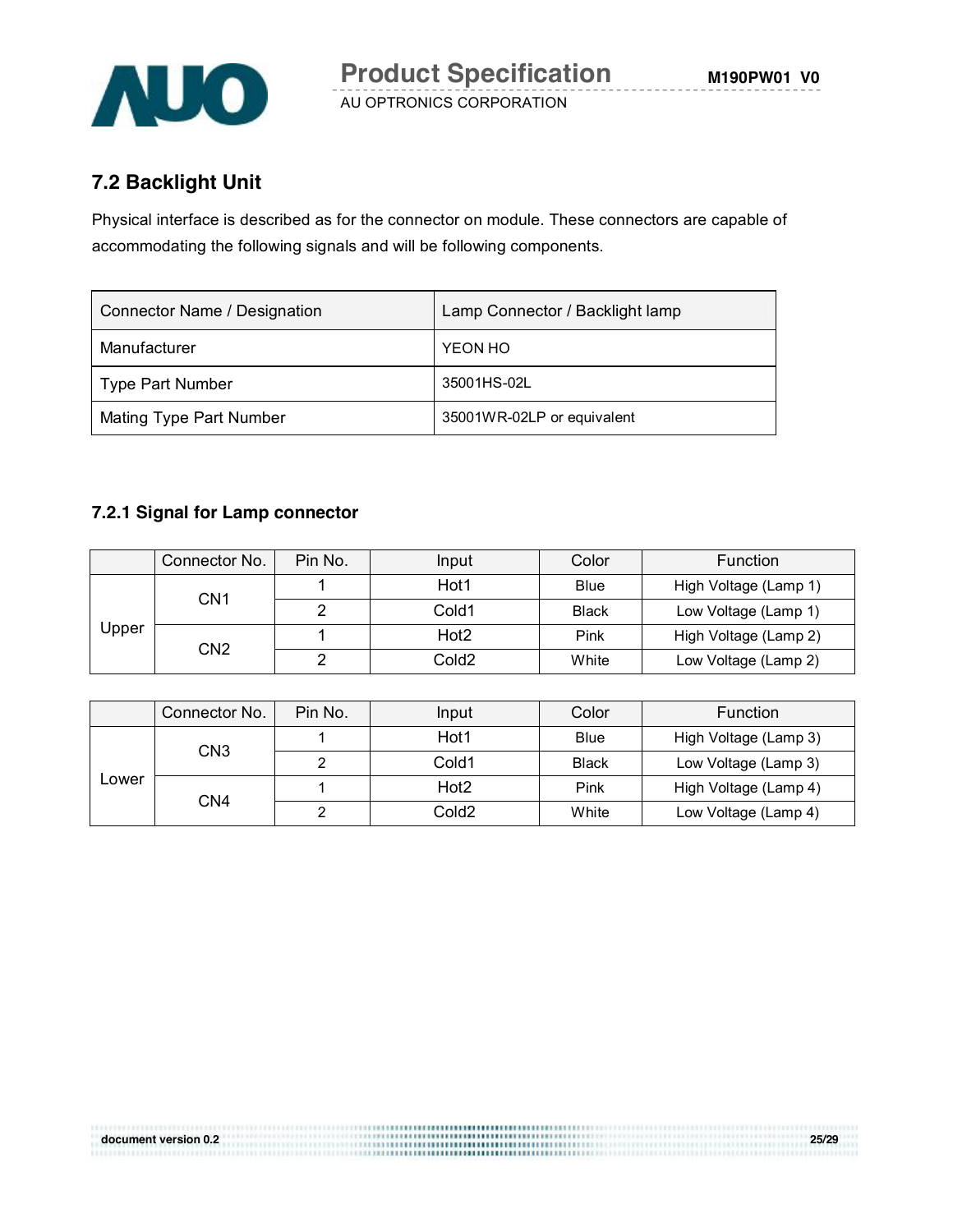

## **8. Reliability Test**

Environment test conditions are listed as following table.

| <b>Items</b>                             | <b>Required Condition</b>                                                                                                      | <b>Note</b>    |
|------------------------------------------|--------------------------------------------------------------------------------------------------------------------------------|----------------|
| Temperature Humidity Bias (THB)          | Ta= $50^{\circ}$ C, 80%RH, 300 hours                                                                                           |                |
| High Temperature Operation (HTO)         | Ta= 50℃, 50%RH, 300hours                                                                                                       |                |
| Low Temperature Operation (LTO)          | Ta= $0^{\circ}$ C, 300 hours                                                                                                   |                |
| High Temperature Storage (HTS)           | Ta= $60^{\circ}$ C, 300 hours                                                                                                  |                |
| Low Temperature Storage (LTS)            | Ta= $-20^{\circ}$ C, 300 hours                                                                                                 |                |
| <b>Vibration Test</b><br>(Non-operation) | Acceleration: 1.5 G<br>Wave: Random<br>Frequency: 10 - 200 - 10 Hz<br>Sweep: 30 Minutes each Axis (X, Y, Z)                    |                |
| <b>Shock Test</b><br>(Non-operation)     | Acceleration: 50 G<br>Wave: Half-sine<br>Active Time: 20 ms<br>Direction: $\pm X$ , $\pm Y$ , $\pm Z$ (one time for each Axis) |                |
| Drop Test                                | Height: 60 cm, package test                                                                                                    |                |
| Thermal Shock Test (TST)                 | $-20^{\circ}$ C/30min, 60 $^{\circ}$ C/30min, 100 cycles                                                                       | 1              |
| On/Off Test                              | On/10sec, Off/10sec, 30,000 cycles                                                                                             |                |
|                                          | Contact Discharge: ± 8KV, 150pF(330Ω) 1sec,<br>8 points, 25 times/ point.                                                      | $\overline{2}$ |
| ESD (ElectroStatic Discharge)            | Air Discharge: $\pm$ 15KV, 150pF(330 $\Omega$ ) 1sec<br>8 points, 25 times/ point.                                             |                |
| <b>Altitude Test</b>                     | Operation: 10,000 ft<br>Non-Operation:30,000 ft                                                                                |                |

Note 1: The TFT-LCD module will not sustain damage after being subjected to 100 cycles of rapid temperature change. A cycle of rapid temperature change consists of varying the temperature from -20℃ to 60℃, and back again. Power is not applied during the test. After temperature cycling, the unit is placed in normal room ambient for at least 4 hours before power on.

Note 2: According to EN61000-4-2 , ESD class B: Some performance degradation allowed. No data lost. Self-recoverable. No hardware failures.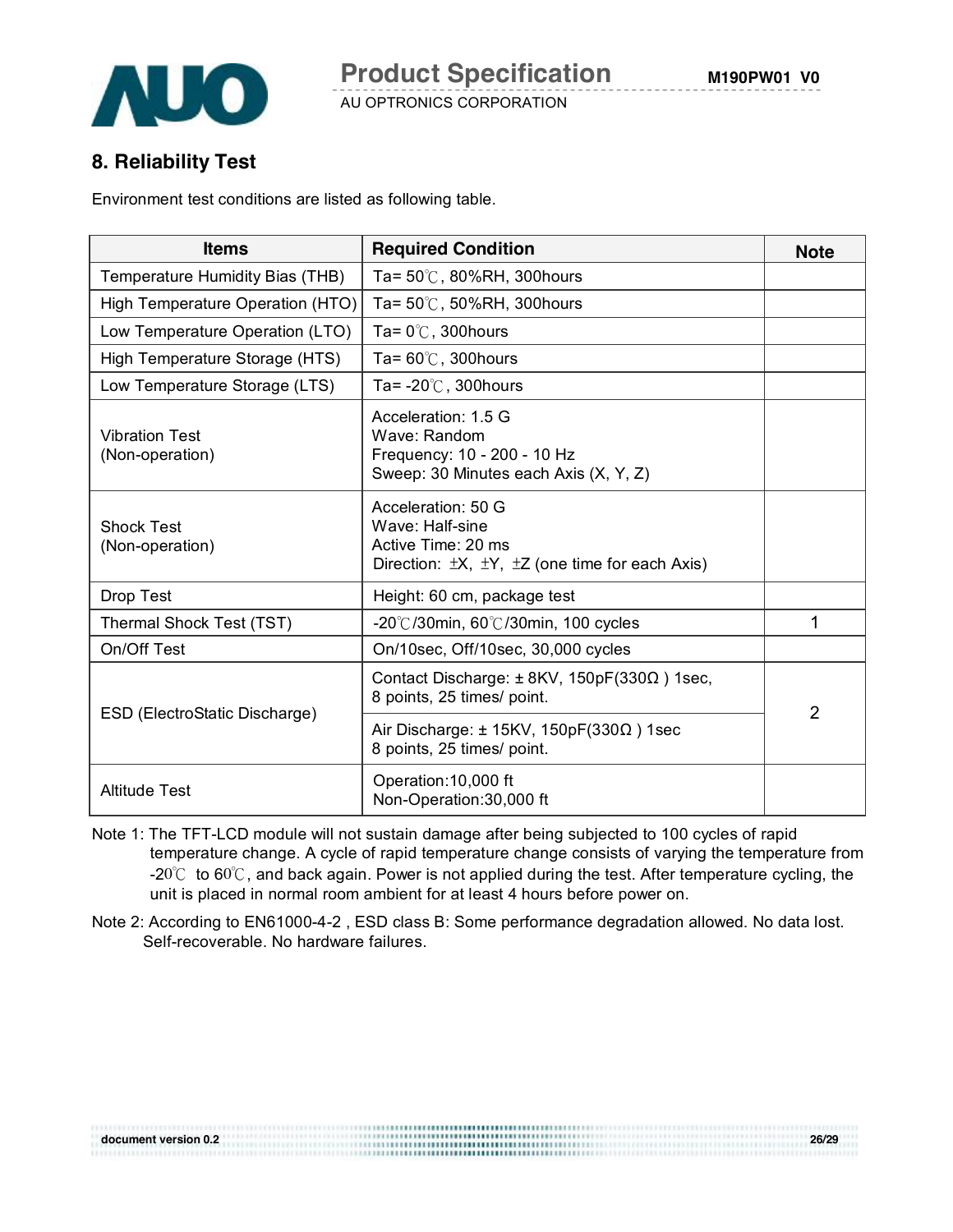

## **9. Shipping Label**

The shipping label format is shown as below.